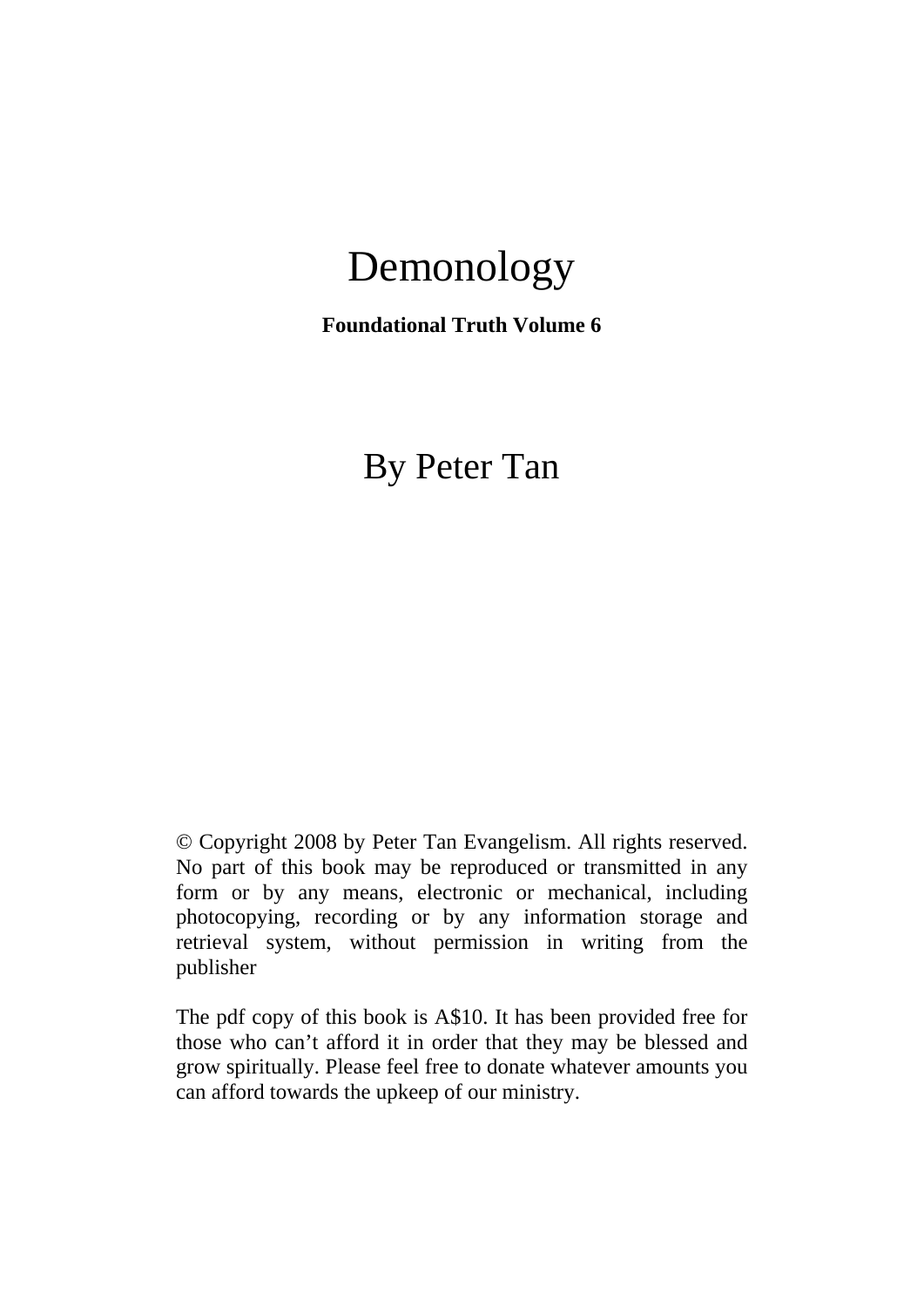Donations can be made via paypal to elshaddai1@bigpond.com. Please contact us for any other form of donations:

Peter Tan Evangelism PO Box 27 Belconnen ACT 2616, Australia.

Tel: +614 17755613 Email: elshaddai1@bigpond.com

We are still in the process of paper publishing of this book. If you are interested in the translation and publishing of this book, please write to Ps Peter Tan at the above PO address.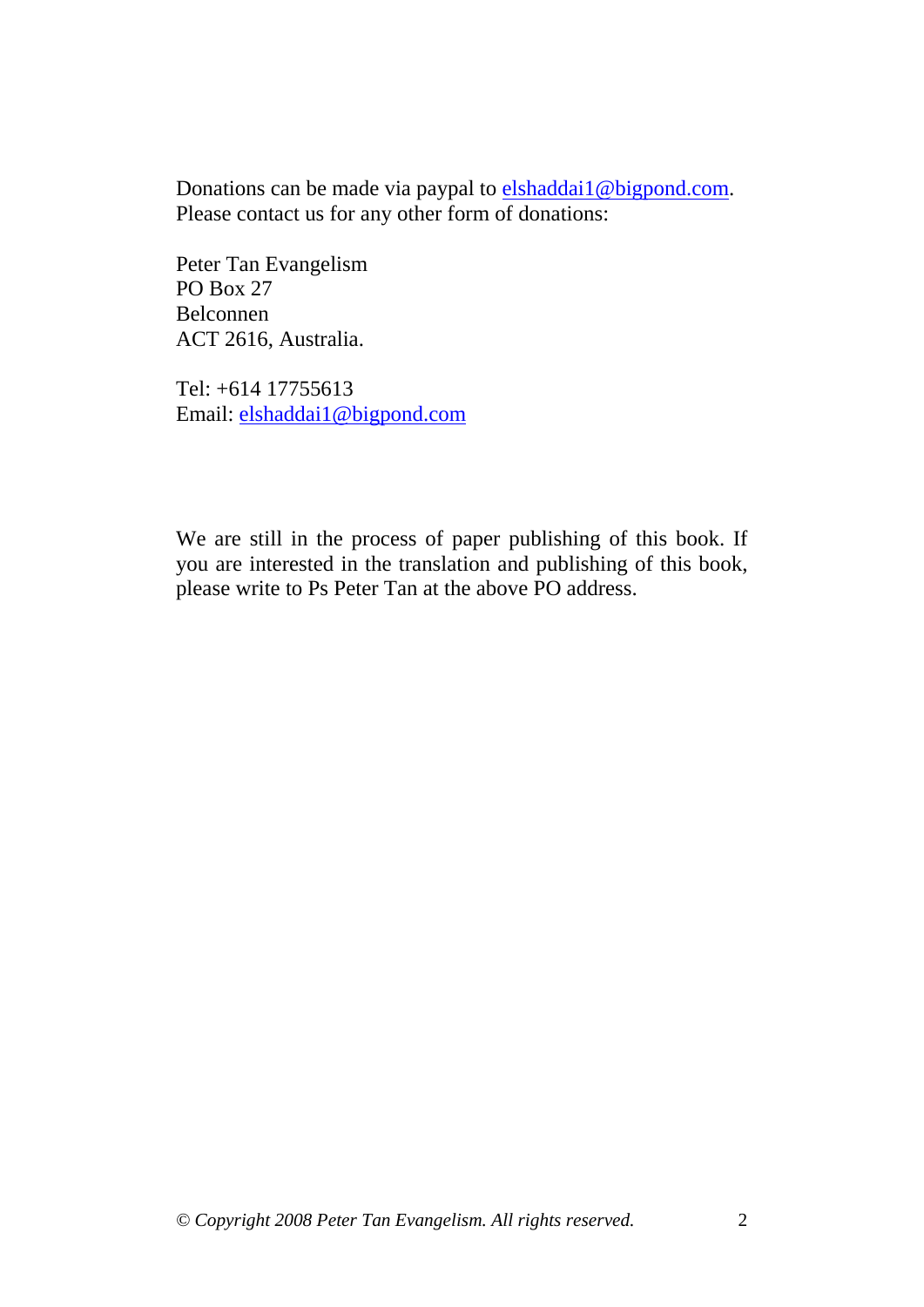### PREFACE

 The doctrine of demonology is one of the most controversial and confusing subjects that Christians have encountered. Extremes of both doctrine and practices occur in Christendom. The pathetic fact is that Christians have many times been guilty of not looking into the written Word of God to consider what it says on this subject.

 We seek to point out errors in current practices among so-called deliverance ministries. In the first place, the ministry of deliverance was never intended to be separated by itself. It was to flow hand in hand with all the other aspects of the teaching and healing ministry of Christ. Isolation has led to imbalance; and sometimes demon-consciousness.

 Through this book, we seek to restore the consciousness of God and of the authority that God has given us as believers. We are not ignorant of the devices of the enemy; yet we do not want to be demon-conscious. Through clear teaching from His Word we can be aware of all the devices of the enemy and yet be God-conscious.

May God grant you the understanding to trample satan under your feet.

Pastor Peter Tan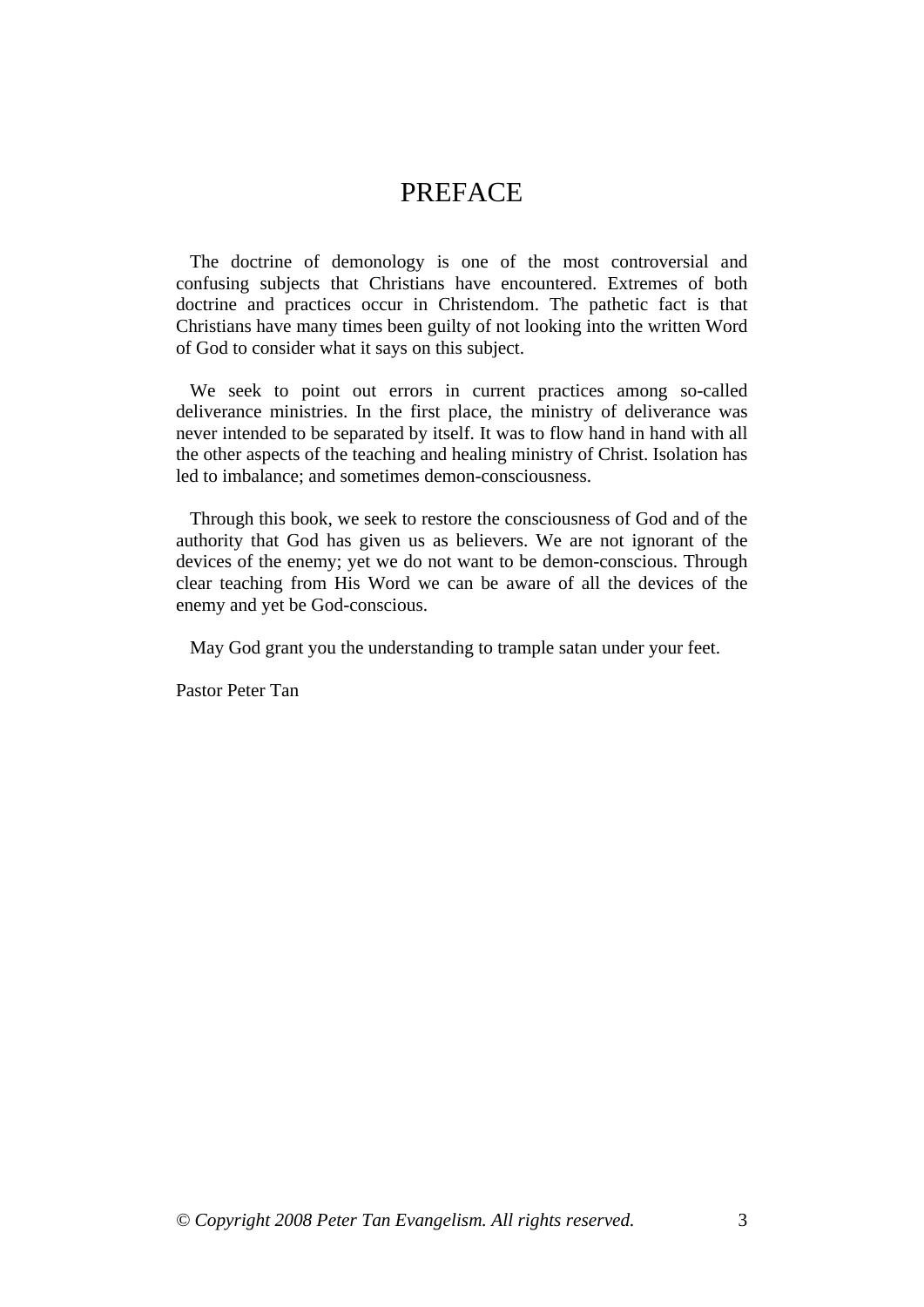### CHAPTER 1 THE ORIGIN OF DEMONS

 The origin of demons and satan is given over scattered verses in the Bible. Some are in Isaiah, some in Ezekiel, some in Revelation and some in the gospels and epistles. In this chapter, we seek to bring all these Scriptures together to get a complete picture of the organization of the satanic realm and the origin of satan and all his cohorts. (The small letter 's' for satan is intentional and not a misprint. Through this book, we seek to show Christians that they have great authority over satan himself ).

#### *Satan's Fall and Destruction*

 God did not create satan as an evil being. God originally created satan as a perfect and good being. Satan was formerly called Lucifer (Isa. 14:12). The name 'Lucifer' means 'the shining one.' Lucifer was a perfection of beauty and wisdom (Eze. 28:12). He was an anointed cherub (Eze. 28:14). Cherubim are creatures that dwell very close to God. The Ark of the Covenant was made with the mercy seat overshadowed by the wings of the cherubim (Ex. 25:22).

 Angels and cherubim were created with free choice like man. Angels today are carrying out God's command throughout the whole earth bringing God's plan to pass. The fact that they could obey God's command rationally proves that they are not robots but rather creatures with a free will. After an unknown expanse of time serving God, Lucifer thought that he knew everything about God. He thought that he could remove God with the cooperation of some of the other angels and become God himself (Isa. 14:13, 14).

 The question is sometimes asked as to why he dared to think that way. Even among close human friends, we have seen betrayal taking place when one friend thought he knew everything about the other person; both weaknesses and strengths. Amplify this many, many times and you have a picture of satan's attempted usurpation of power. God was very close with satan and must have shared many special things with Lucifer. Lucifer, thinking he knew all the weaknesses and strengths of God, sought to overcome God and replace Him. He tried to do the same thing with Jesus on the planet earth.

 In his pride, Lucifer rebelled with one third of the angels (Eze. 28:17; Rev. 12:4). In judgment, God threw Lucifer out of heaven and destroyed him (i.e. remove all his power) (Eze. 28:16). He became known as the devil or satan,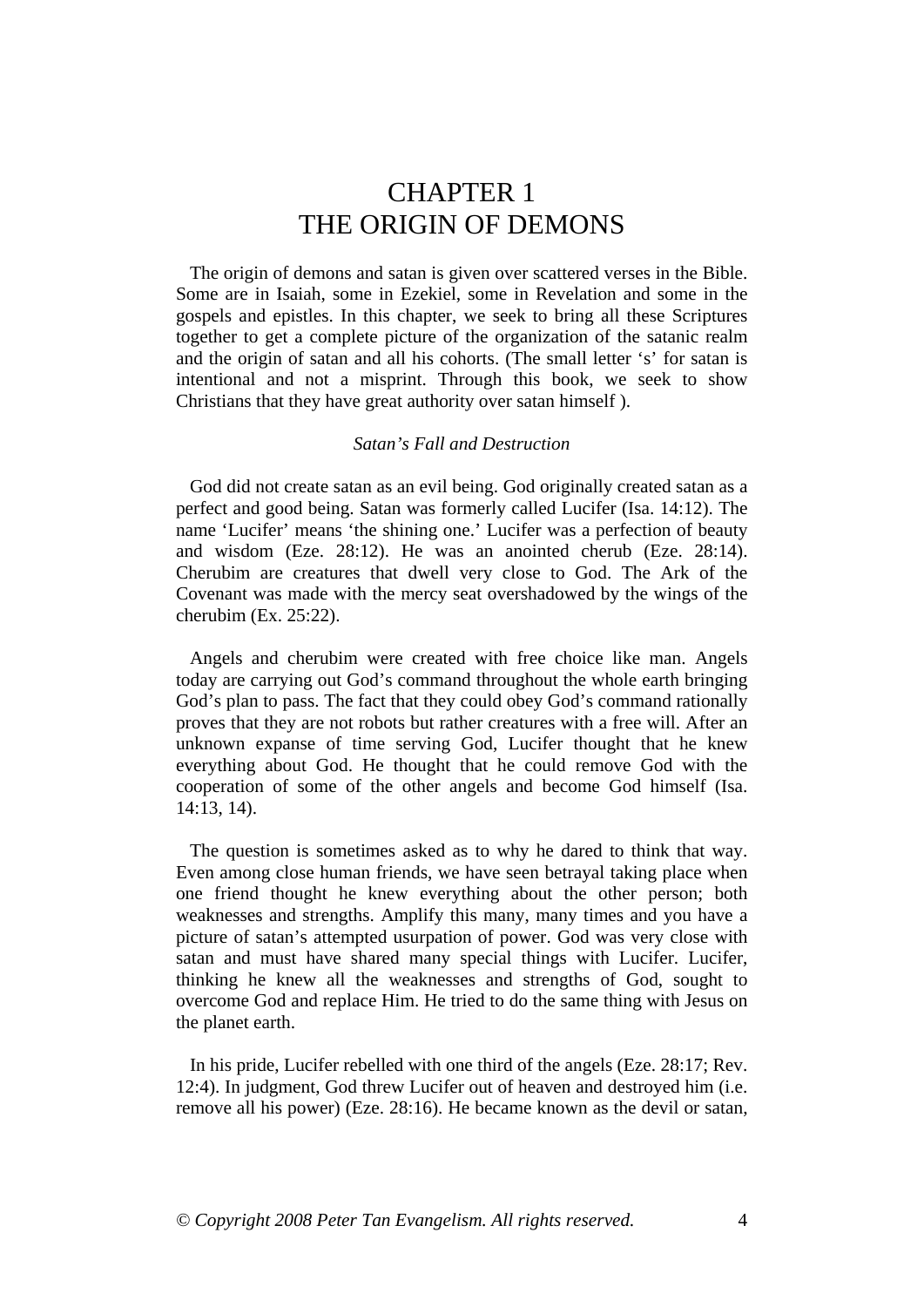the accuser, who opposes all of God's works. All these happened before the creation story as recorded in Genesis chapter one. It is possible that it all occurred between Genesis 1:1 and Genesis 1:2 when there was a pre-Adamic civilization that existed on the planet earth.

#### *The Gap Creation Theory of Pre-Adamic Civilization*

 The gap creation theory of pre-Adamic civilization is based upon the fact that the earth was created perfect (Genesis 1:1) and it 'became void' (Genesis 1:2 Hebrew *tohu wa bohu; tohu – waste or desolate; bohu – empty or devoid of life*); and 'darkness' (Hebrew *hashek* – *absolutely no light at all*) was on the face of the 'deep' (Hebrew *tehom* – *abyss*). Isaiah 45:18 says that God did NOT create the earth 'void' (Hebrew *tohu wa bohu*). It is highly likely that millions of years could have passed between Genesis 1:1 and Genesis 1:2 where a pre-Adamic civilization was thriving under the domain of Lucifer before the rebellion (Note: the garden of Eden during Lucifer's time as described in Ezekiel 28:13-14 seems to be a different Garden of Eden from Adam's time. It was filled with precious stones).

 Moreover, the words *tohu* and *bohu* have been used to described the fall and destruction of Edom (Isaiah 34:11 …He shall stretched out upon it the line of confusion – *tohu* – and the stones of emptiness – *bohu*). The prophet Jeremiah describes the destruction of Israel as *tohu wa bohu* (Jeremiah 4:23 partially fulfilled under Nebuchadnezzar). It is highly possible that there was a total and complete destruction of a pre-Adamic civilization that led to the earth becoming without form and void in Genesis 1:2. There is also the choice use of the word 'create' (Genesis 1:1 Hebrew *bara – out of nothing*; also found in Genesis 1:21, 27; 2:3, 4; 5:1, 2) which differs from the word 'made' (Genesis 1:7 Hebrew *asah – recreated out of pre-existing materials*; also found in Genesis 1:16, 25, 26, 31; 2:2, 3, 4, 18; 3:1, 7, 21) particularly in reference to the seven day re-creation of the Adamic earth.

#### *The Fall of Adam*

 Eons after the fall of satan, God created Adam and Eve. God gave all authority and power on the planet earth to Adam (Gen. 1:26-28). Adam's authority included access to God's throne. He could approach God freely. Satan sneaked into the garden and subjugated Adam through temptation. Adam, who was supposed to exercise his authority, fell instead to the wiles of the devil. In his fall, Adam lost all his rights, privileges and authority to satan.

 In the temptation of Jesus, satan made mention of the fact that all authority had been delivered to him (Lk. 4:6). It was Adam who had ignorantly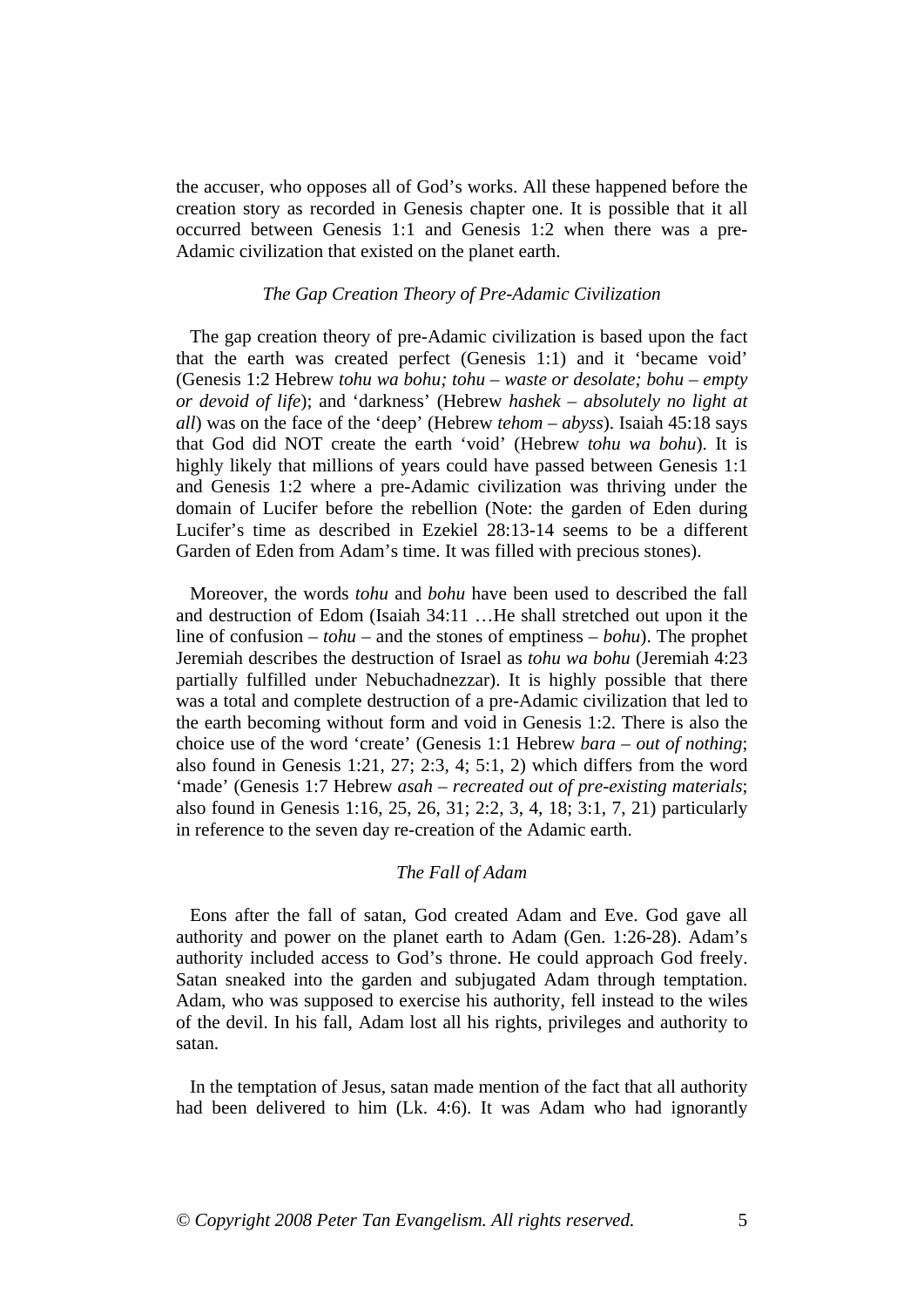delivered it all to him. Satan entered the Garden of Eden with nothing but he left the Garden of Eden with everything that was Adam's. Since the Fall, satan has all authority on this planet earth and an access to God through Adam's authority. He made use of this free access to function as the Accuser (Job 1:5-12; Rev. 12:10).

 Apparently, the earth was given to Adam under a leasehold. It could possibly have been a six thousand year lease but we do not have to be dogmatic about it. For this reason, satan's demons know that the leasehold of this earth would one day expire and their day of reckoning would come. When they saw Jesus manifested in the flesh, they were surprised for the lease had not yet expired. They asked Him why He had come to torment them before the time (Matt. 8:29).

#### *Wicked Spirits in Heavenly Places*

 The book of Ephesians speaks about the four classes of demons. They are listed in ascending order of rank: principalities, powers, rulers of the darkness of this world and wicked spirits in heavenly places (Eph. 6:12). The fallen angels became the highest ranking demonic host. They are the wicked spirits in the heavenly places. Heavenly places refer to the atmospheric space above the earth. These are the princes over geographical regions. Demonic powers who dare to hinder Gabriel the archangel (Dan. 10:13).

 Fallen angels do not like to dwell upon this earth. They set their thrones in the atmospheric realm above the earth. This is the reason why they are called the wicked spirits in heavenly places. They only come to earth on assignments for the devil but fly back to their atmospheric thrones after their work is finished. They are the warring demons of satan who have a major influence in shaping world events and the political scene of nations.

#### *The Defilement of Man and Angels*

 Some of these fallen angels were assigned the task of cohabitation with the daughters of men (Gen. 6:1-4). Some scholars interpret the phrase 'sons of God' to mean the 'sons of Seth.' To argue that the 'sons of God' were the sons of Seth would be an argument unsupported by other Scriptures. Moreover, it would be implying that holiness is based on the genes.

 The phrase 'sons of God' has been used in the Old Testament four times (Gen. 6:2; Job 1:6; 2:1; 38:7). This phrase has been used three times in the book of Job to refer to the angels. From evidences in other Scriptures, this phrase in Genesis also refers to the angels. Peter, in his epistle, speaks of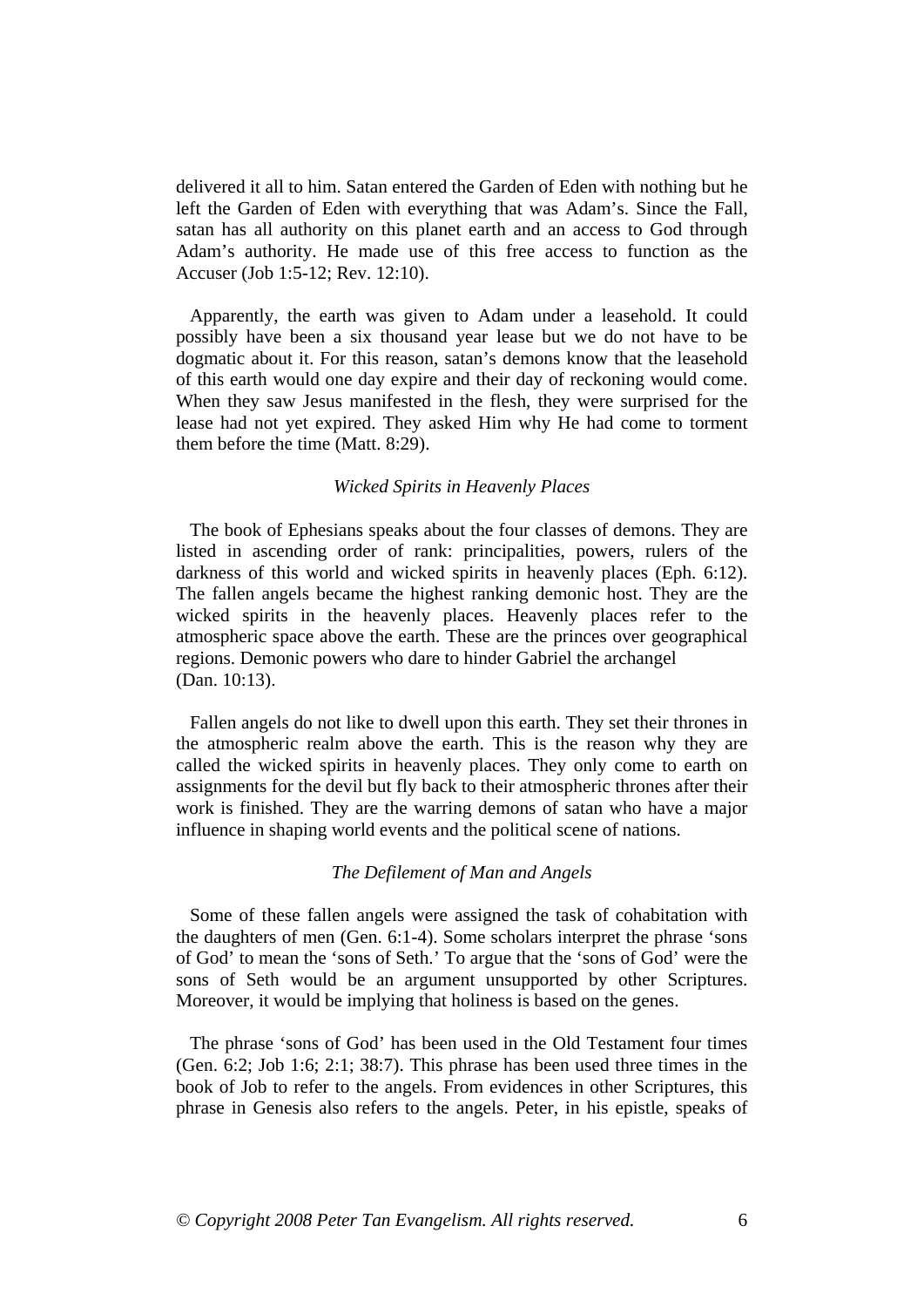angels who have sinned and are now in chains of darkness (2 Pet. 2:4, 5). Jude speaks of angels who have not kept their domain but left their own habitation and are now in chains of darkness (Jude 6). He speaks of how they have committed sin in a similar manner to Sodom and Gomorrah (Jude 7).

 Apparently, some of these fallen angels had the ability to cohabit with women to produce offspring. This isolated group were chained even before the judgment day. The offspring of this adulterous relationship were giants who were neither human nor angels. It is because of this major event that God passed judgment on the earth to destroy all the earth and leaving only Noah and his family who were of the pure Adamic stock.

 When the earth was destroyed, all flesh died. The souls of fallen men would go to Hades to await the judgment day. But what about the halfbreeds of angels and men? It is possible that the disembodied spirits of these half-breeds became the various other classes of demons. Some scholars have said that the various classes of demons came from the pre-Adamic world which is also a possibility. We need not be dogmatic about all these but the above theories could help satisfy our intellectual need to understand the origin of demons.

#### *The Classification of Demons*

 These disembodied spirits roam about this earth seeking for human bodies to manifest through. They are unlike the fallen angels. These disembodied spirits do not make their headquarters in the atmospheric realm. They desire to possess human bodies. They vary in form, shape, height, appearances and power. The highest class of these disembodied spirits are the rulers of the darkness of this world (Eph. 6:12). These are the demonic powers who mastermind the possession of a human soul. If a person is possessed by numerous demons, there is usually only one major team leader, a ruler of the darkness of this world.

 In the case of the man with the legion of demons, which is possibly six thousand demons, there was only one ruler of darkness heading them. When Jesus asked him for his name, he (singular) answered that his name was Legion (Mk. 5:9). Those who understand this truth will not take long in delivering people who are possessed by multitudes of demons. All we have to do is deal with the key demon, who is leader of the possession team, and the rest will come out.

 We do not have to cast out demons one by one. If a person has six thousand demons and we cast out three a day, it would take us slightly less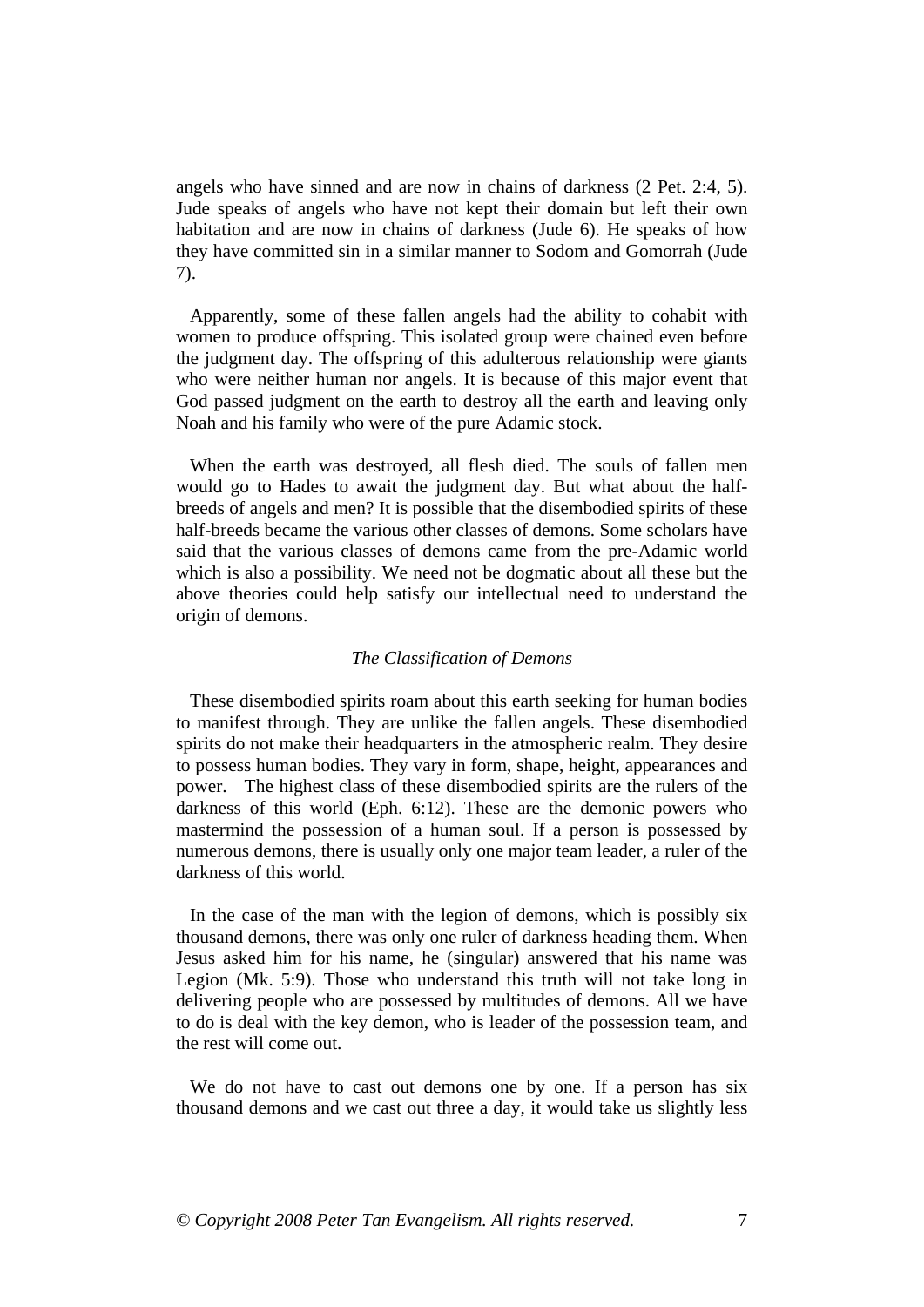than six years working everyday to cast out all the demons. However, if we take authority over the head demon and command him to come out with all his team, we can deliver the person on the spot. It is the rulers of the darkness of this age who are the key demons involved in temptation and possession. The other two categories of demons, the principalities and powers are of lesser power. Some of these look like little imps who have very little power but play their demonic role in the use of distractions and irritations in a person's life.

#### *The Judgment of satan*

 The purpose of Jesus in coming to this earth is not only to die for our sins. He came also to destroy all the works of the devil (1 Jn. 3:8). Jesus came as a man to destroy the devil as a man, and to restore all the authority that rightfully belong to man. In dying on the cross, Jesus paid the legal cost for man's disobedience and therefore had the legal right to take over all authority on this earth.

 At the cross, satan was judged (Jn. 12:31;16:11). The legal hold that satan had over this earth was broken and satan was cast out (Jn. 12:31). He is now an outlaw. In His death, Jesus destroyed the devil (Heb. 2:14). The word 'destroy' means 'to make of no effect' ( Greek - katargeo ). Satan was made completely powerless and stripped of all his legal authority that he usurped from Adam.

 Satan lost all his dominion over Hades and Death (Rev. 1:18). He lost all dominion over the earth and the heavenly places (Matt. 28:18). Jesus disarmed all the cohorts of the devil and made a public spectacle of them (Col. 2:15). All things in heaven, earth and hell are now being brought under subjection to Jesus (Heb. 2:8; 1 Cor. 15:24-28;Eph. 1:22). All believers not only have authority over all the demonic hosts, they have authority over satan himself (Mk. 16:17; Jam. 4:7,8).

 The illusive authority that satan seems to function in today is based on deception. If somebody could con you into believing that he has the right over your house and property, you will surrender it to him. Satan is like a skinny turkey which spreads out its feathers trying to make onlookers think that it is bigger than it really is. Yet at the very mention of the Name of Jesus by believers, he drops his feathers and flees naked, clucking all the way.

 If we resist the devil, he will flee from us (Jam. 4:7). The word 'flee' is from the Greek word 'pheusetai' which is from the root word 'pheugo.' The word 'pheugo' means 'to shrink or to stand fearfully aloof' (Matt. 8:33).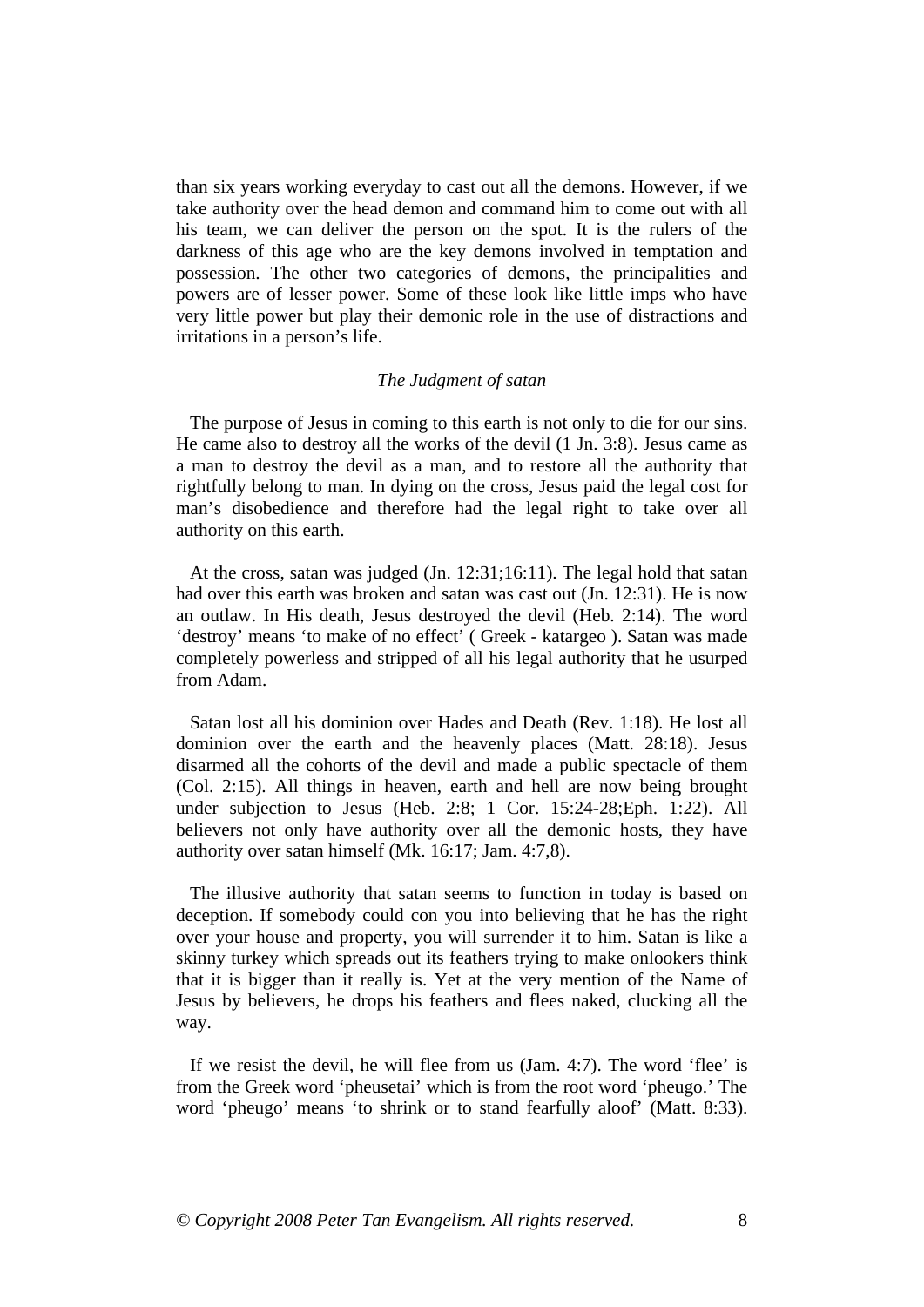The devil is more afraid of us than we are of him. When you stand your ground and resist him, he flees as in terror from you. He becomes terrified by you. God intends to crush the devil under our feet (Rom. 16:20).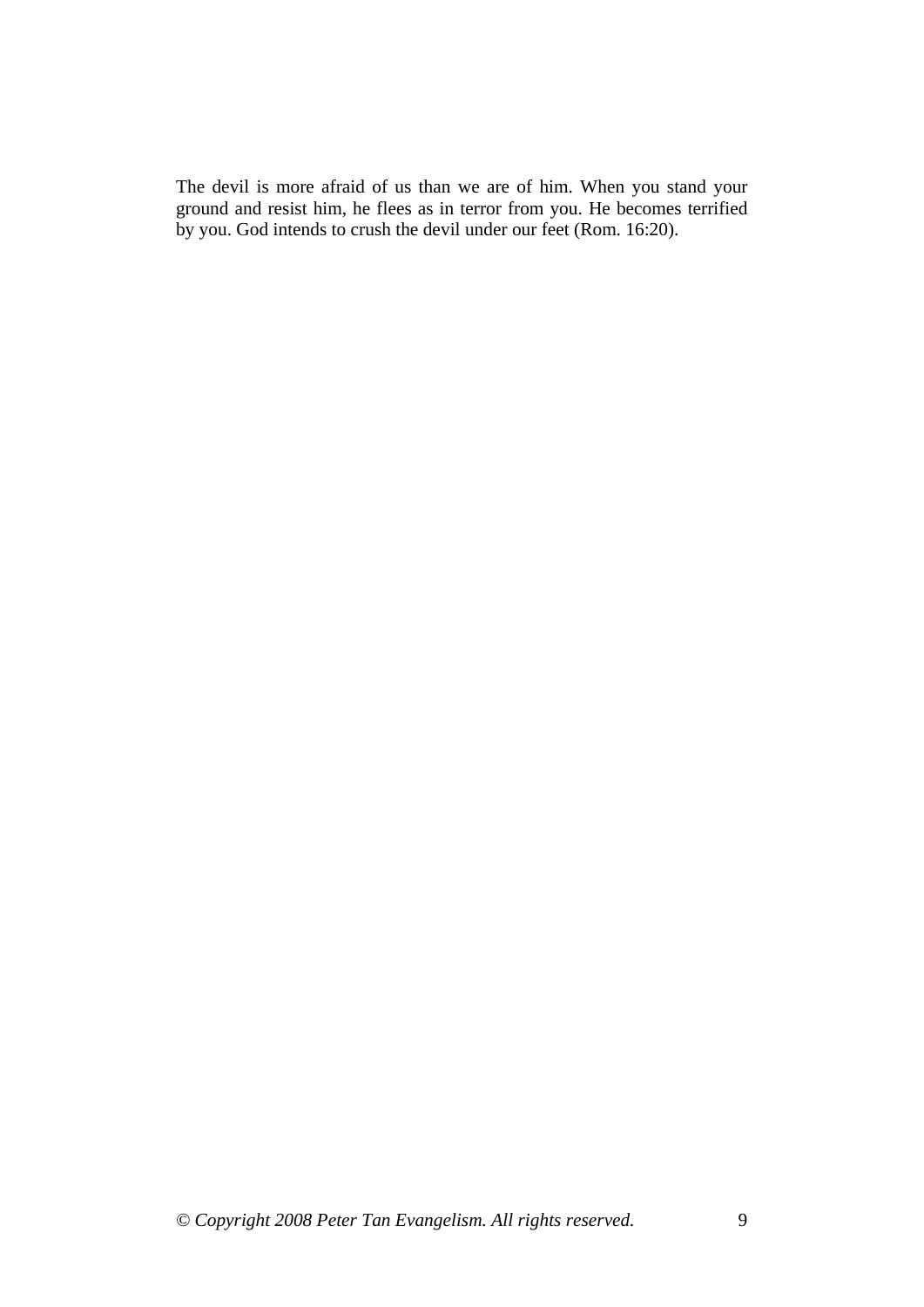## CHAPTER 2 DEGREES OF DEMONIC CONTROL

 All the demonic forces under satan seek to control and possess this earth. They know that their time is short and so they try to do as much destruction as they can before their judgment. Their judgment is hell fire because they fell by free choice without temptation. They fell after having known the deep and holy things of God and after having served Him closely. Even human beings who have known the deep things of God and choose to reject the Lord have suffered the same judgment (Heb. 6:4-6; 10:26-29).

 The Lake of Fire was never created for men. It was created for satan and his demonic hosts (Matt. 25:41). The devil in his wickedness has sought to bring the souls of men together with him into the Lake of Fire.

#### *Demonic Influence in World Events*

 The wicked spirits in the heavenly places affect the course of world events. While Joshua was battling in the natural, God sent an army of angels to fight for Joshua (Jos. 5:13-15). The wicked spirits that were ruling the land of Canaan had to be routed just as the Canaanites had to be routed. Unless the wicked spirits were routed, the natural routing will not succeed.

 While Daniel was fasting for twenty-one days, there was a spiritual warfare taking place in the cosmic realm. Gabriel was being withstood by the wicked spirit called the prince of Persia (Dan. 10:13). It was when Michael the archangel joined the battle that Gabriel was release to come to Daniel. The time of this spiritual occurrence was during the reign of King Cyrus of Persia (Dan. 10:1).

 Gabriel said that he would return to fight with the prince of Persia (Dan. 10:20). After his defeat of the prince of Persia, the natural kingdom of Persia will fall. At the same time, the wicked spirit called the prince of Greece would rise (Dan. 10:20). At his rising, there was also the rising of the Grecian Empire under Alexander the Great.

 The natural world is a replica of the spiritual world. Some of the world events are the manifestations of demonic activities. Other world events are the result of the interception of God's angels through the prayers of the saints. I believe that the world event of a Roman census in Jesus' time was arranged by angels so that the prophecy of the Messiah's birth in Bethlehem could be fulfilled (Lk. 2:1, 2).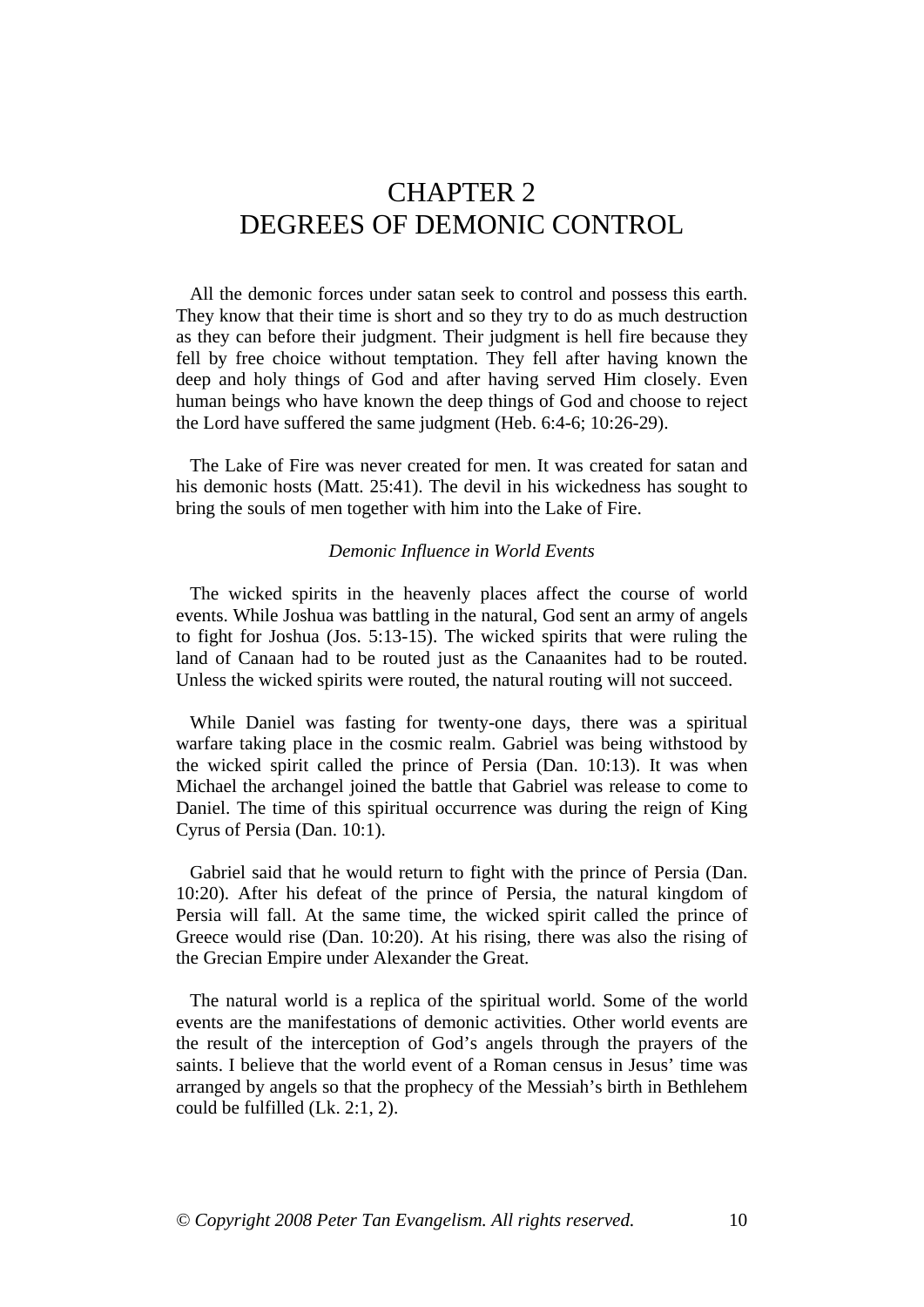#### *Demonic Control of Human Beings*

 There are three major areas of demonic control over a human being. Control or affliction upon the body would be demonic oppression. Control over the human soul would be demonic obsession. Control over the human spirit would be demonic possession. Sometimes people use these terms interchangeably and create confusion in the minds of Christians.

 The Bible calls being afflicted by a sickness as being oppressed (Acts 10:38). Jesus went about healing all who were oppressed by the devil. Oppression is the work of demons on the physical body. They caused blindness, deafness and all other bodily infirmities. Not all sicknesses are directly caused by demons. Some have natural cause as seen in Volume Three of this Foundation Truths series. However, those sicknesses that are caused by demons cannot be diagnosed nor healed by natural means. Only when the demons are cast out of the bodies can such sicknesses be healed.

 The work of demons on the soul and on the thought life is defined as obsession. Demons can also attack the emotions of a soul with depression and melancholy. They attack the will of a soul by suppression. However, the overall work of demons upon the soul can be classified as obsession since the end result is a person being obsessed by a wrong thought or concept.

 A person can be bound by demonic powers by just one thought. The thought becomes a stronghold and sucks the life out of a person (2 Cor. 10:4,5). John Osteen shares in his book 'Pulling Down Strongholds' about the healing of his sister Mary (page 14-17). She was bound by one thought that God had sent her the sickness. When she rejected that thought, she was instantly freed. A lifetime of suffering, in and out of hospitals and institutions, was over when she was freed that day.

 Simon the magician was bound by iniquity because of the thought of his heart (Acts 8:22, 23). It was the wrong thoughts that led to his wrong request. Bondages of the soul and life come from bondages in the thoughts. Ananias and Sapphira were obsessed with the thought of cheating (Acts 5:3- 5).

 Possession is the complete subjugation of the spirit of man. At this stage, the complete control of the spirit, soul and body of a human being has been taken over. The true personality of the human soul is suppressed and only the demonic personalities come forth, as in the demoniac (Mk. 5:1-5).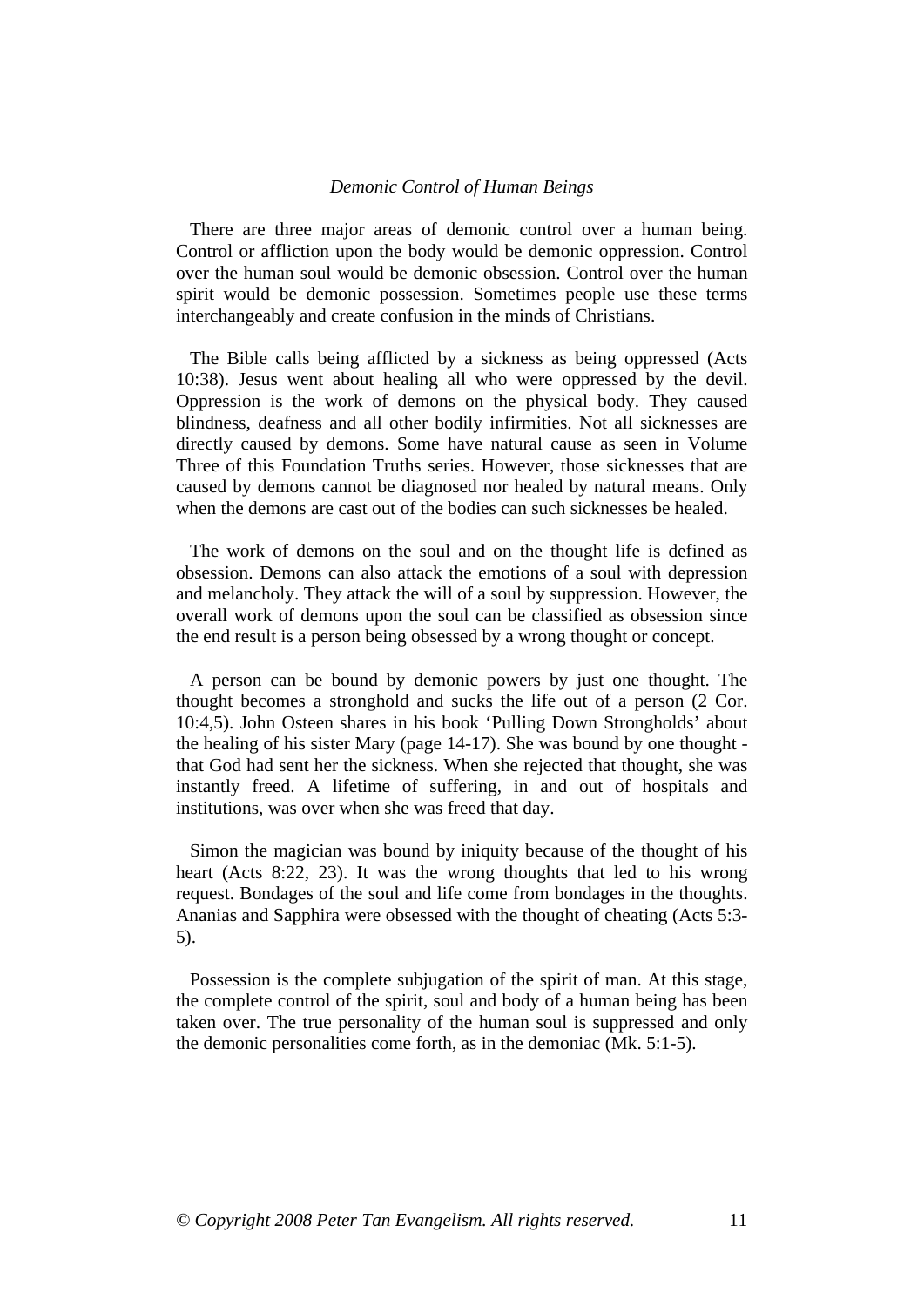#### *Christians under Demonic Control*

 The question is often asked as to whether a Christian can be possessed. To me this is usually a question of syntax and definition. Those Christians who believe that a Christian can be possessed usually define possession as any demonic control of spirit, soul or body. They do not differentiate the control of demons over each of these areas. As long as a demon speaks through the vocal chords of an individual, they classify it as possession.

 Those who do not believe that a Christian can be possessed say that a Christian can have a demon or be demonized. I have personally preferred to define control of the human spirit, soul and body as possession, obsession and oppression respectively. This is done for the sake of theological accuracy.

 It is unbiblical to accept the fact that the spirit of a Christian can be possessed. The Bible says that He who is in us is greater than he that is in the world (1 Jn. 4:4). The Holy Spirit is living inside the new born spirits of all Christians (Eze. 36:26, 27). It is only the soul and the body of a Christian that can be controlled if they open the door through sin and disobedience. So-called demonic manifestations by genuine Christians or so-called symptoms of deliverances like vomiting or regurgitation are caused by the following: psychological induction due to a semi-hypnotic state under a 'deliverance' minister, sometimes physical and natural causes, and in rare occasions actual demons inducing those manifestations from a distance (not necessarily from within a person). In all these cases, the 'deliveree' must first be indoctrinated to believe whatever is told to them or be susceptible to the commands of the deliverance minister.

 The only theologically sound possibility of a Christian being possessed in spirit, soul and body is for the Christian to first reject Christ thus becoming an unbeliever. The Bible acknowledges the possibility of a Christian rejecting Christ (Heb. 6:4-6; 10:26-29).

#### *Three Levels of Demonic Attack*

 God works through the Holy Spirit first in our spirits, then in our souls, and afterwards through our bodies. The devil works from the body, dominates the soul and enslaves the spirit. Every attack of the enemy upon a human being has always started in the sense realm. All his temptations made use of things in the natural realm. If we will constantly guard our five senses, satan would have no opportunity to lure us into evil.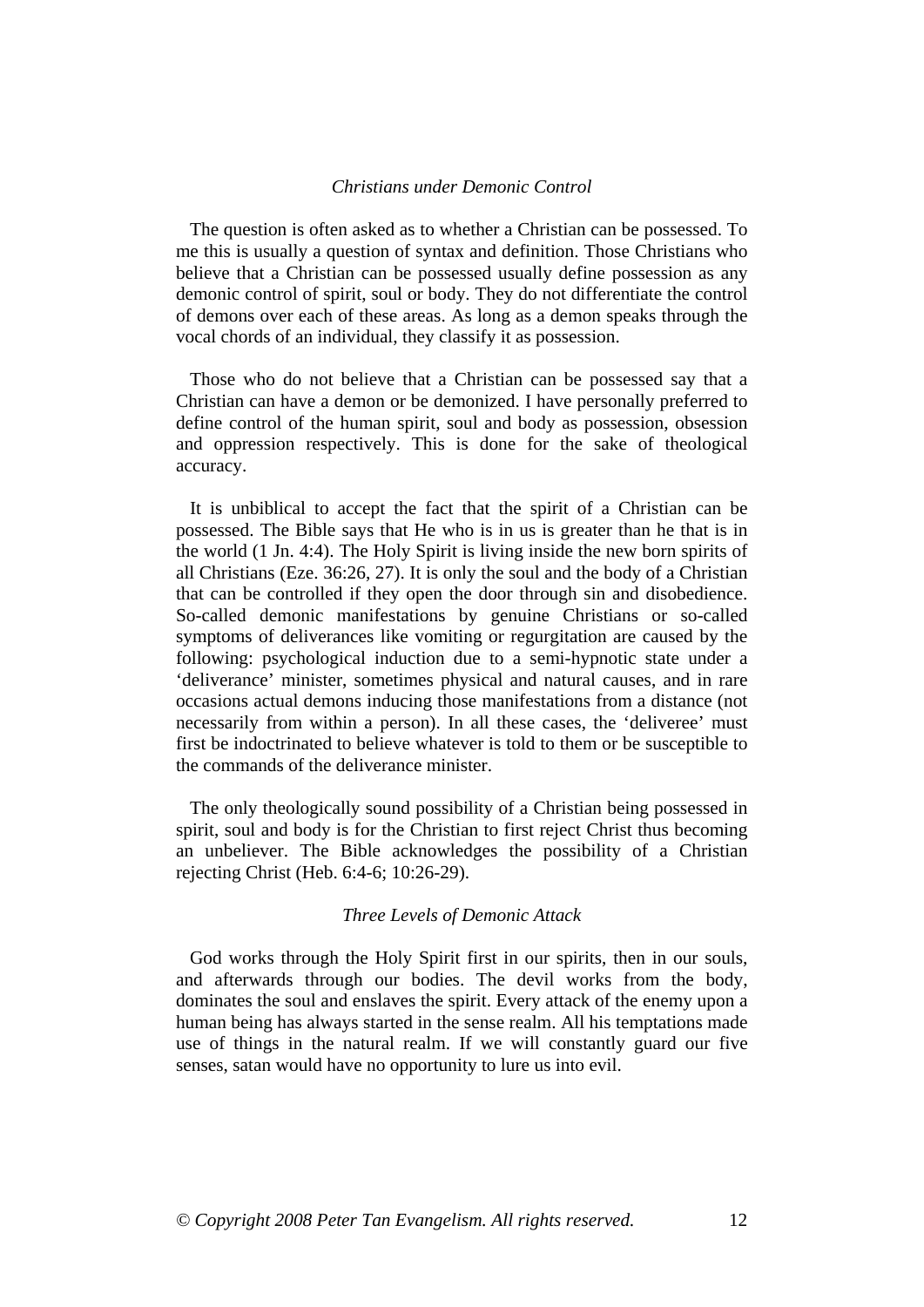The first level of attack is to make human beings slaves to the passions and appetites of their own bodies. The attack on Eve was through the eye gate. Eve saw that the tree of knowledge was good for food, that it was pleasant to the eyes, and a tree desirable to make one wise (Gen. 3:6). Achan fell because he saw the beautiful Babylonian garment and the silver and gold (Jos. 7:21). King David fell because of the lust of the eyes (2 Sam. 11:2).

 Satan used the hunger of Jesus to tempt Him (Matt. 4:2, 3). When it did not succeed, he tried to use the riches and the glory of earthly things to tempt Jesus (Matt. 4:8). Jesus was tempted in all points as we are, yet He was without sin (Heb. 4:15). Lesser mortals, have allowed the devil to reduce them to nothing but brute beasts; living only to satisfy their bodily appetites and desires. Such people experience agony in their sober moments, feeling like slaves trapped within their own bodies.

 The second level of attack is in the soul realm. Demons seek to gain control over a soul through any of the avenues of the soul, which is the will, the emotions and the intellect. By using other human beings, demons can suppress the initiative and the liberty of the free will. They succeed when they cause a soul to go into regression. This opens doors to many areas which they can slowly control and dominate. They attack the emotions through crises and upheavals in a person's relationships. Demons attack the intellect through wrong thoughts, wrong doctrines and wrong conclusions.

 Finally, demons attack the spirit of man through false visions and revelations. They sometimes speak in audible voices to human victims impersonating God. These are the deceiving spirits that lead people astray (1 Tim. 4:1).

 Christians need not fear any of the attacks of demons because of the presence of the Holy Spirit in their lives. They do not even have to be demon-conscious. All they have to do is remain God-conscious and be continually filled with the Holy Spirit. Demons do not like to hang around a Christian who constantly speaks in tongues, worships the Lord and speaks in line with the Word.

 As long as Christians do not grieve the Holy Spirit, they are virtually in the secret place of the most High where no evil can come near their dwelling place. Notice that the exhortation of Paul not to give place to the devil is found in the same passage that tells us not to grieve the Holy Spirit (Eph. 4:26-30).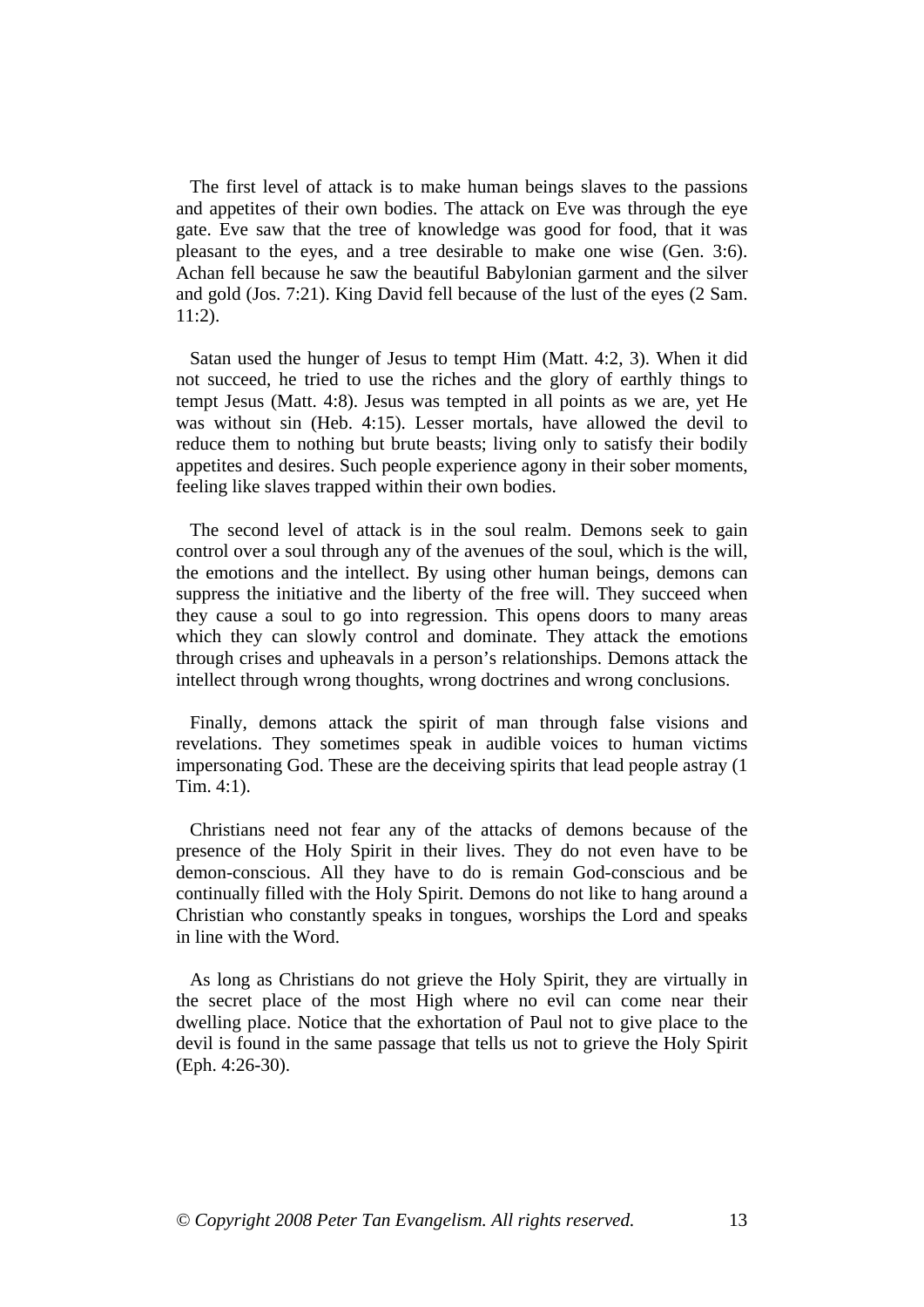# CHAPTER 3 BIBLE METHODS OF DELIVERANCE

 Much controversy has arisen in the deliverance ministry because people have developed methods of deliverance from their own experiences rather than from the Bible. Extreme practices have prevailed in places where the balanced Word is not taught. Methodology that is experienced-based will sooner or later contradict the clear teachings of the Bible; bringing disrepute to the precious Name of Christ.

#### *Unscriptural Methods of Deliverance*

 Some ministers insist that people confess and renounce their past life. Sometimes, they even have a long list of areas on a checklist for their followers to confess. Without exception, everyone who comes to them must go through their checklist. Sins that have been forgiven and placed under the blood of Jesus have to be dragged out of the sea of forgetfulness.

 The favourite Scriptures of these ministers are those pertaining to the breaking of the curse of ancestral sins (Ex. 20:5). The error of this method is that it takes one method to apply to all cases. Sometimes, the Holy Spirit may lead us to help a person renounce certain sins. At other times, the deliverance can be received without any need of confession.

 It would be wrong for us to take one method and make it a requirement for all. If Jesus spat and healed once, it does not mean that we have to do it all the time. Otherwise we may end up with a spitting ministry. The positive confession of the Word can also bring deliverance to people. But we do not limit God by ministering with that one method either.

 The apostle Paul did not require the slave girl in Philippi to confess her sins to cast the demon out of her nor was confession needed when deliverance came via handkerchiefs and aprons (Acts 16:18;19:12). Neither did Jesus ever put anyone through a confession list when He cast out demons (Matt. 8:16).

 Please note that I am not condemning the need of some to renounce. Rather I am pointing to the error of the indiscriminate use of this method without the leading of the Holy Spirit. A blanket use of one method alone would cause more hurt to the body of Christ than any relief it can bring. It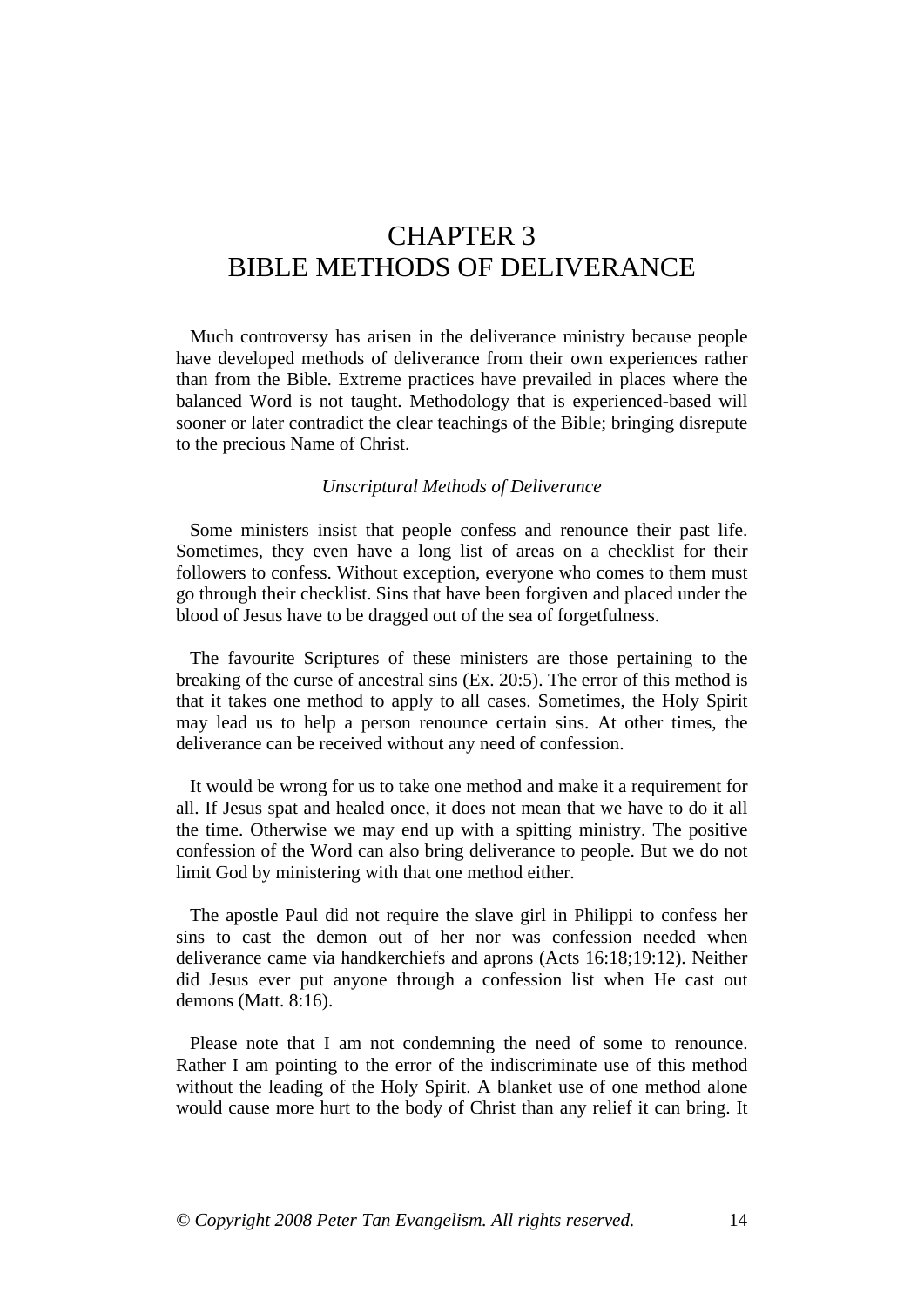would be like a doctor trying to use one natural medicine for all illnesses. Or like a minister who attributes all arthritis to unforgiveness. Think about the damage this kind of theology brings.

#### *Unscriptural Conversations with Demons*

 Another unscriptural practice is that of talking to demons. Whenever demons try to talk, Jesus has always commanded them to keep quiet (Lk. 4:41). Even Paul did not take a liking to the demon that tried to do some unsolicited advertising for him (Acts 16:17, 18).

 Some deliverance ministers have relied on information that the demons supplied them to treat their patients. Some go further by formulating doctrine and theories of the demonic realm from their conversations with demons during deliverance. The excuse of these ministers is that when they command in the name of Jesus for the demons to speak, the demons have no choice but to speak the truth. The problem is that this practice is neither supported by the Scriptures nor evident in the life of Jesus or His disciples.

 The devil is a liar and so are his cohorts. We should not rely on any information that these liars provide. The only recorded conversation of Jesus with any demon was in the deliverance of the demoniac (Mk. 5:7-13). Even then, it was an exceptional case just as it was unusual to see Jesus allowing demons to go into pigs.

 What some deliverance ministries have done is to take the exceptional and made it the norm. They might as well take the spitting incident of Jesus and spit on everybody. God have mercy on them if they do! Or they could have taken the healing of the blind man with clay and start a clay ministry.

 The Bible discourages conversations with demons (Mk. 1:25, 34; Lk. 4:41). The Bible way for causing demons to manifest is not by encouraging or talking them into manifestation but by the preaching of the Word or by the Anointing. The man with the unclean spirit could have been attending the synagogue for years. It was only when Jesus preached the Word that the demon manifested (Mk. 1:22, 23). Demons recognized the Anointing that was upon Jesus' life (Mk. 5:6, 7; Lk. 4:41).

#### *The Key to Bible Deliverance*

 The key to all deliverance cases is not psychoanalysis or psychotherapy but faith. All demons feed on fear. The modus operandi of the devil is fear. Demons that possessed people feed upon fear in the atmosphere to gain strength to resist being expelled. For that reason, it is not the more the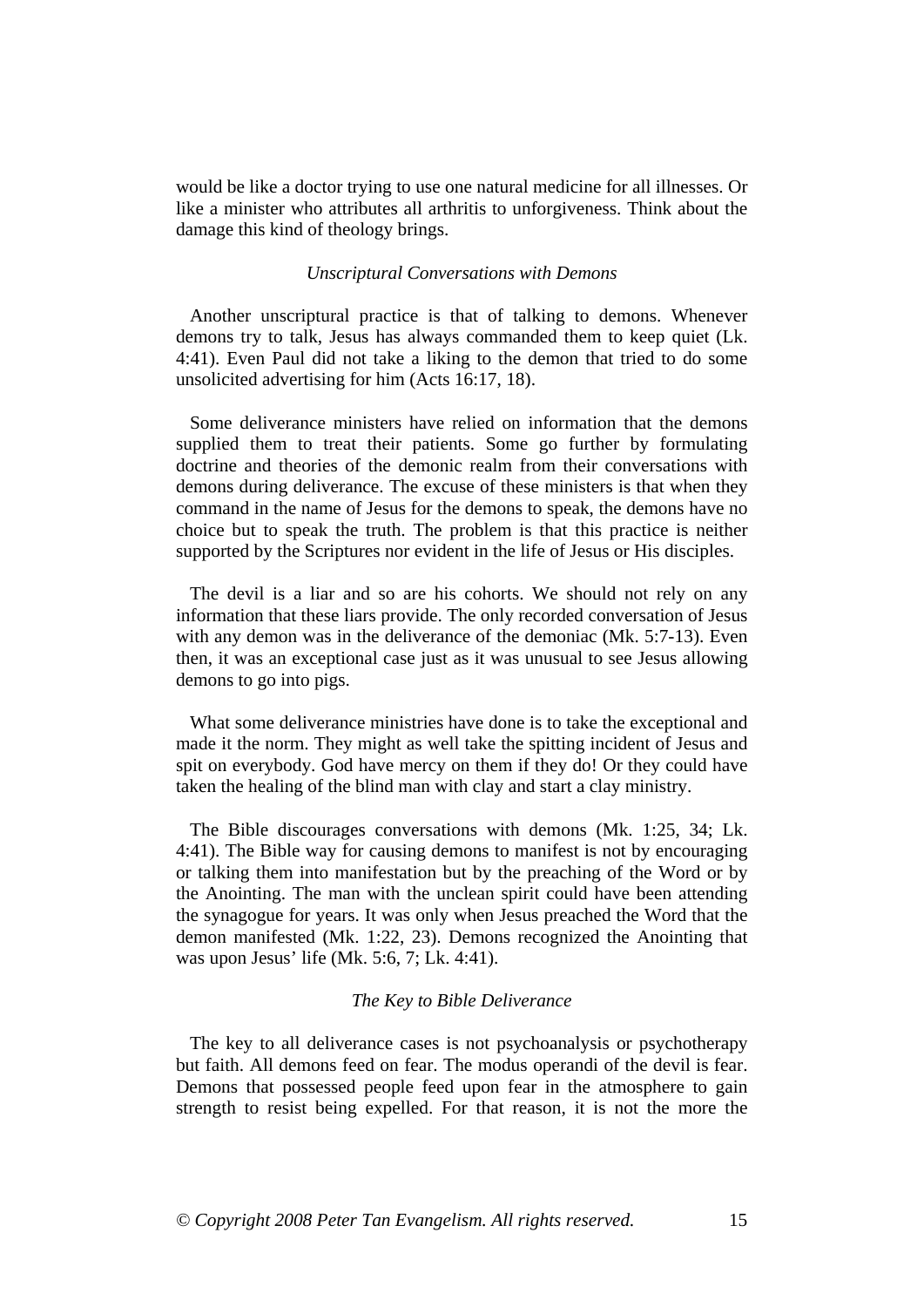merrier when it comes to deliverance. One or two believing disciples are better than a hundred fearful disciples. A fear-filled atmosphere is not conducive to quick and rapid deliverance.

 The primary spiritual force that ejects demons out of people's lives is the force of faith. When the disciples of Jesus experience an unsuccessful deliverance, they were rebuked by Jesus for their unbelief (Matt. 17:20). On the other hand, when great faith is demonstrated, deliverance could even be performed from a great distance (Matt. 15:22, 28). It was the Canaanite woman's faith that brought deliverance for her daughter.

 Faith is released through the spoken word. The authority of the spoken word is the key to biblical deliverance ministry. It was Jesus' spoken word that the demons feared and obeyed (Matt. 8:16; Mk. 1:27;Lk. 4:36). The power of our spoken words depend on the faith level of our hearts (Mk. 11:23). The faith level of our hearts depends upon our intake of God's Word (Rom. 10:17).

#### *Two Channels of Ministering Deliverance*

 Just like in ministering healing, there are two basic ways to minister deliverance: by our faith and by the Anointing. When the disciples of Jesus could not cast out the demon, Jesus had to minister faith to the father of the possessed boy (Mk. 9:23). No deliverance resulted because the disciples did not have faith (Matt. 17:19, 20), the boy's father did not have faith (Mk. 9:24) and the people who came to watch did not have faith (Mk. 9:19).

 Deliverance can be obtained through the Anointing. Without a single command, demons fled when anointed cloths touched the bodies of the possessed (Acts 19:12). Under the Anointing, a single spoken word can drive out a multitude of devils simultaneously from the possessed (Matt. 8:16). It is the Anointing that breaks the yoke (Isa. 10:27). The manifested presence of the Holy Spirit and the Word of God causes torment to demons (Lk. 4:18,31-34,41;8:28).

#### *Demons are Vagabonds*

 Some ministers command demons to go into the pit whenever they cast them out. This is unscriptural for their time has not yet come. When demons are cast out, they wander about this planet earth seeking another body (Lk. 11:24). The mention of 'dry places' seems to indicate a condition of perpetual thirst. This same condition seems to be present in lost souls in Hades (Lk. 16:24).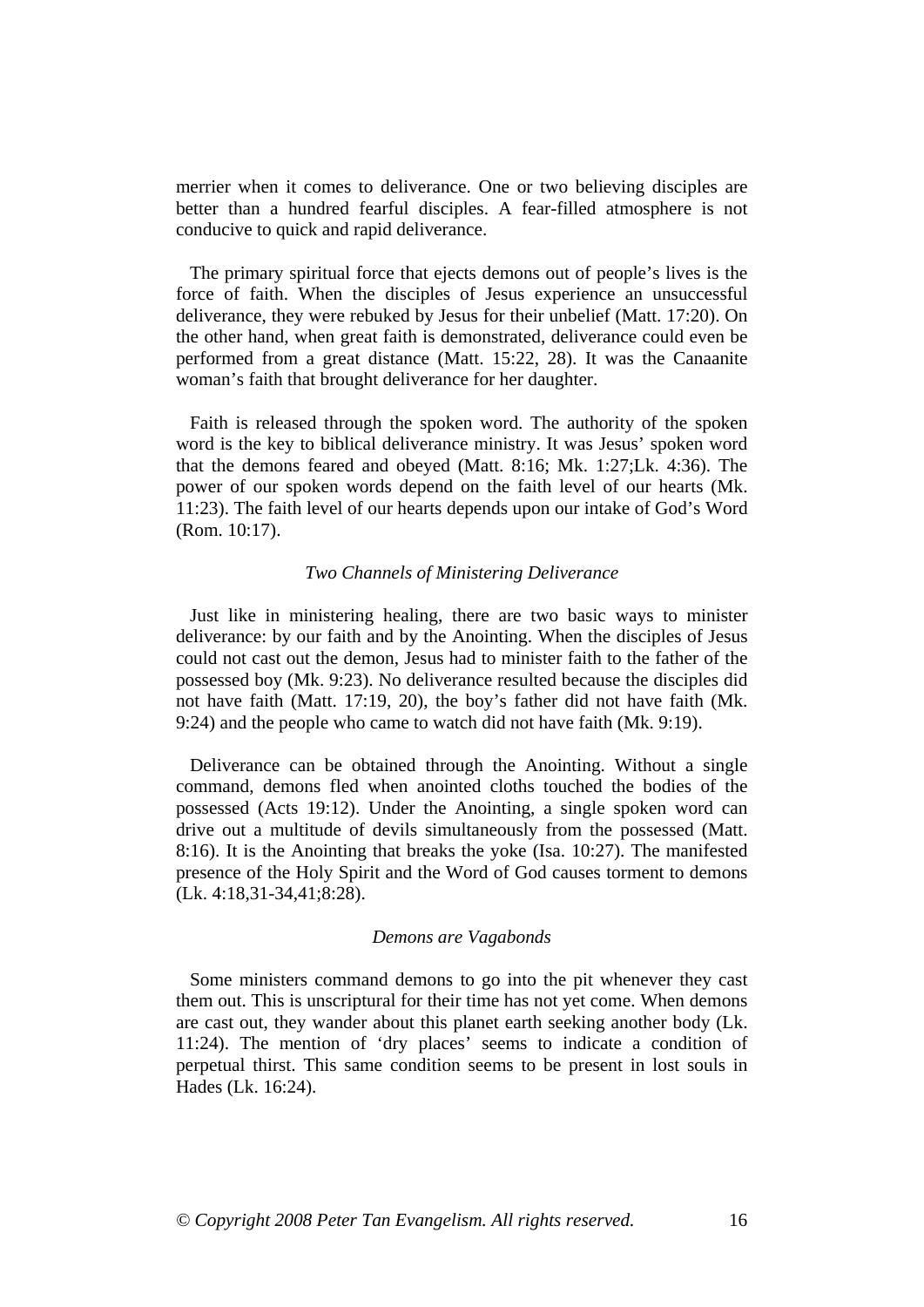Demons can be commanded not to enter a body again (Mk. 9:25). As kings and priests in Christ, we can exercise authority and dominion in the areas and countries where we live. We do this by binding the work of demons in areas under our jurisdiction or commanding them to leave our geographical area (Rev. 1:6; Matt. 16:19). Our times of fasting and prayer can create great havoc in the devil's camp (Dan. 10:2, 3, 12, 13; Mk. 9:29).

 Commanding demons into the pit, however, is under the jurisdiction of God. If enough Christians will rise up to take dominion over the areas they live, we will be able to make life miserable for these ungodly aliens. It is the intention of God that His manifold wisdom be made known by the church to the principalities and powers in the heavenly places (Eph. 3:10). All the power and authority of Jesus has been delegated to the church to demonstrate the devil's defeat (Matt. 28:18; Mk. 16:17).

#### *Regarding Works of the Flesh*

 The mistake of some deliverance ministries is to blame every problem on demons. People taught under them attribute every small problem to a demon. Logically, they then believe that every problem needs deliverance. The Bible is very clear that the works of the flesh are not dealt with by deliverance. It is dealt with by repentance. The passions of the flesh need to be crucified and not cast out (Gal. 5:24).

 Bondages and strongholds over the mind are not dealt with by deliverance. They are dealt with by bringing every thought subject to Christ (2 Cor. 10:4, 5). The need of such people is not deliverance but rather renewal of the mind (Rom. 12:2). The weapons of our warfare to renew the mind are not deliverance but the Word of God (Eph. 5:26; 6:17). It is the Word that makes us clean (Jn. 15:3).

 The Word of God in our spirits, souls and bodies is the only insurance, antidote and formula for total freedom and deliverance. The Word of God achieves deliverance and maintains deliverance. Those who do not build their lives upon the Word of God but rely on the so-called deliverance ministry, live on endless deliverance therapy that does not have permanent results. Some of the deliverance ministers themselves confess to their own need of constant deliverance therapy.

 Meditating on the Word of God is the key to infusing the Word of God into our spirits, souls and bodies. All conditions of oppression, obsession and possession result from a thought; a pattern of thinking which keeps a person bound in mind and in body. After deliverance, these thoughts and pattern of thinking need to be removed from a person's life for permanent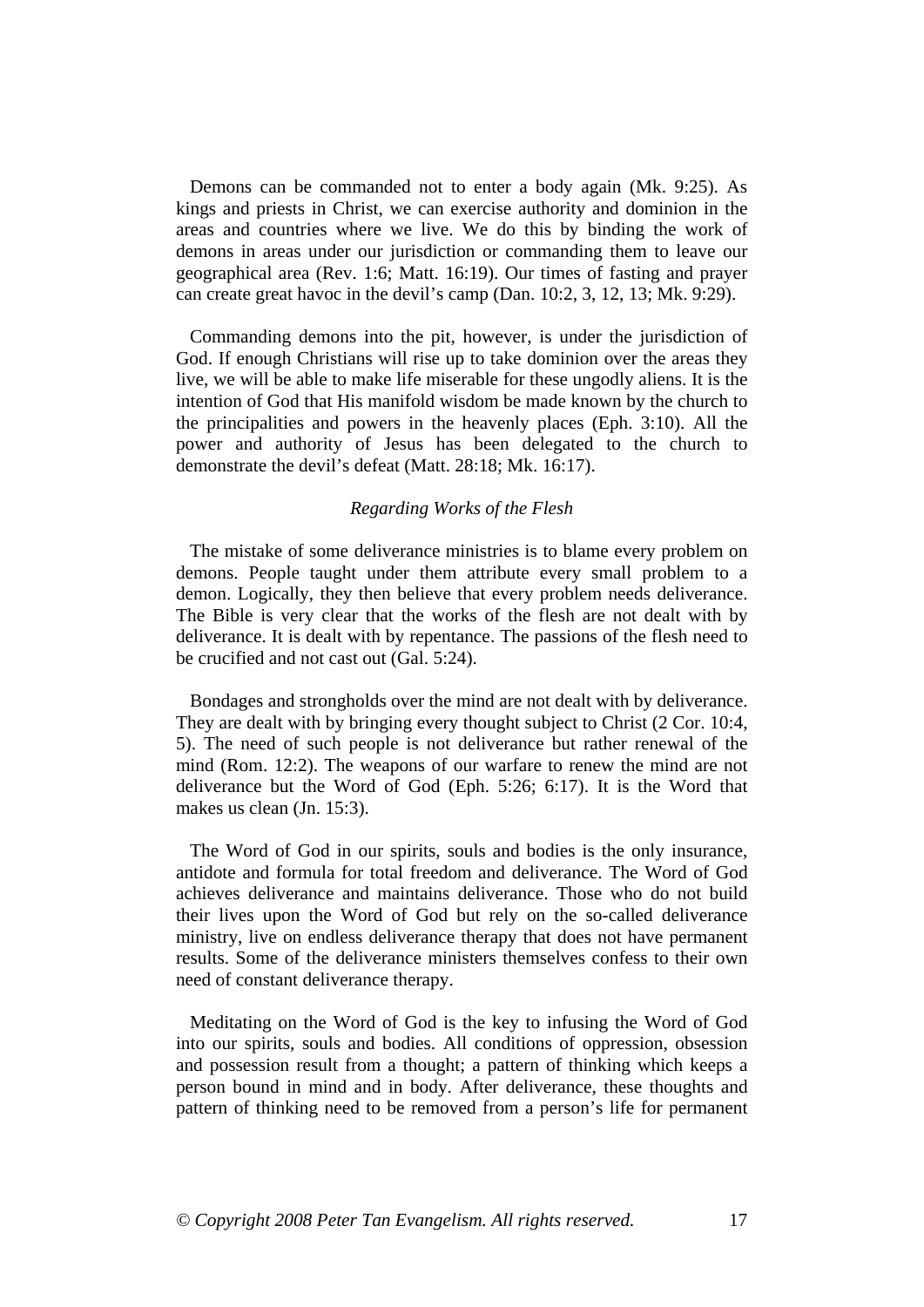deliverance. Only meditating on the Word and sound teaching from the Word can bring this.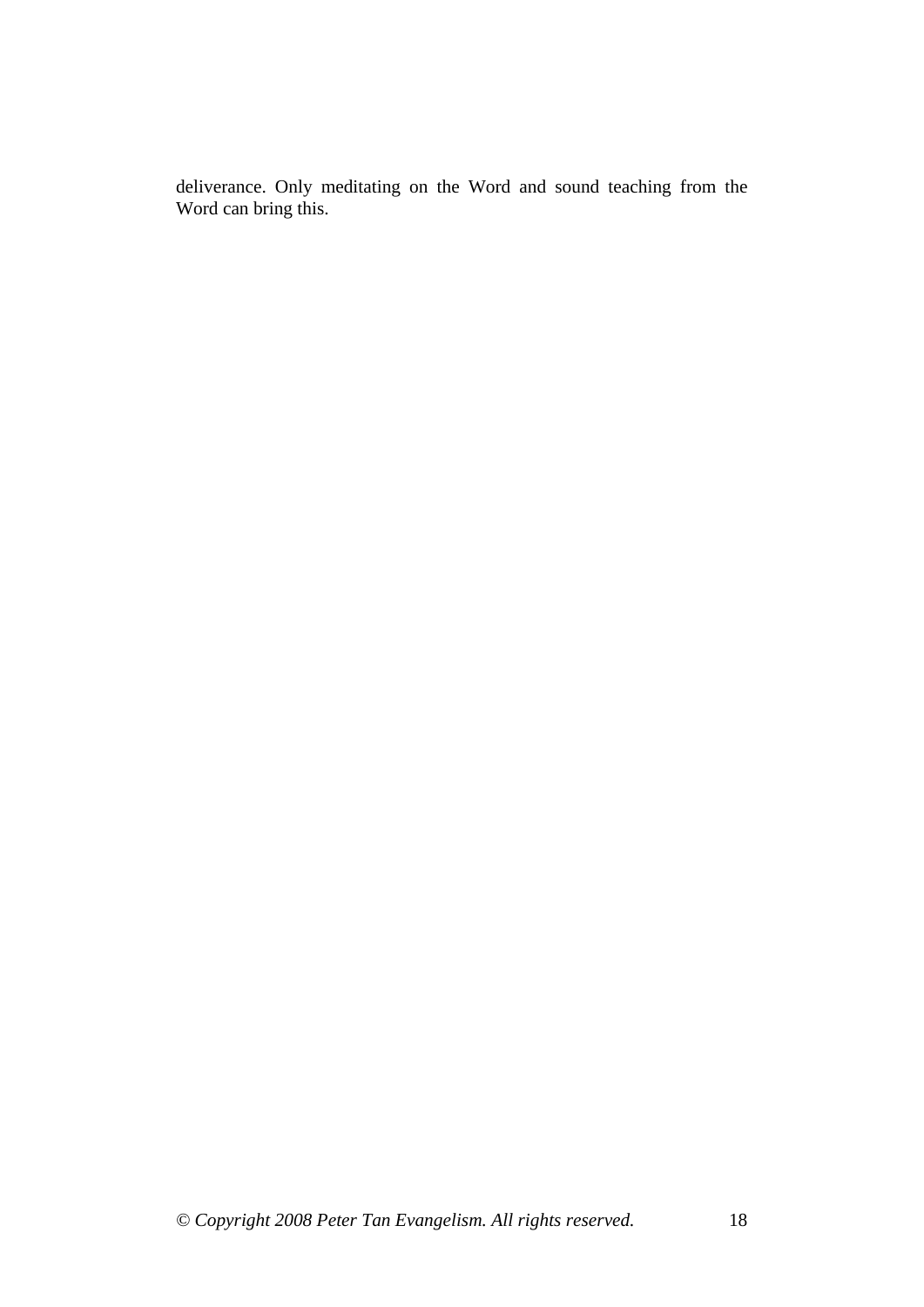## CHAPTER 4 THE THOUGHT LIFE

 The realm of the thought life is the operating sphere of the devil. All operations of oppression, obsession and possession start in the thought life. Wrong thoughts spawn a host of problems and are a fuel for demonic activity. We should guard our thought life and not allow weaknesses to occur in this realm.

#### *Strongholds in the Mind*

 Demonic attacks begin with temptation. As a person entertains temptation and dwells upon it, the imagination becomes infected. Continual imagination of the wrongs things lead to the development of a pattern of thinking. By this stage, a person's life becomes infected with demonic activities and some of his actions become demonically inspired. At this stage, the demons have a stronghold built into the person's life (2 Cor. 10:4, 5).

 All human beings, including Jesus as a Son of Man, experience temptation. However, we do not need to entertain nor allow it to build a stronghold over our lives. The birds can fly over your head but don't let them build a nest in your hair. For this reason, we should spend some time in the Word of God everyday in order to have our thought lives patterned after the Word of God.

 Simon the magician was a young Christian and did not have much teaching in the Word of God after he was born again (Acts 8:13). When Peter and John came from Jerusalem to pray for the Christians to be baptized in the Holy Spirit, he wanted to use money to buy the ability to impart the Holy Spirit (Acts 8:19). Peter rebuked him for his wrong thought (Acts 8:20). In fact, repentance was necessary for the wrong thought (Acts 8:22). Simon was under obsession which Peter called being poisoned by bitterness and bound by iniquity (Acts 8:23).

 Ananias and Sapphira died because they lied to the Holy Spirit (Acts 5:3). They had conceived the plan in their hearts (Acts 5:4). It was their thought life that led them into error and deception. The control of demons over all of mankind is through the mind (Eph.4:17;2 Cor. 4:4).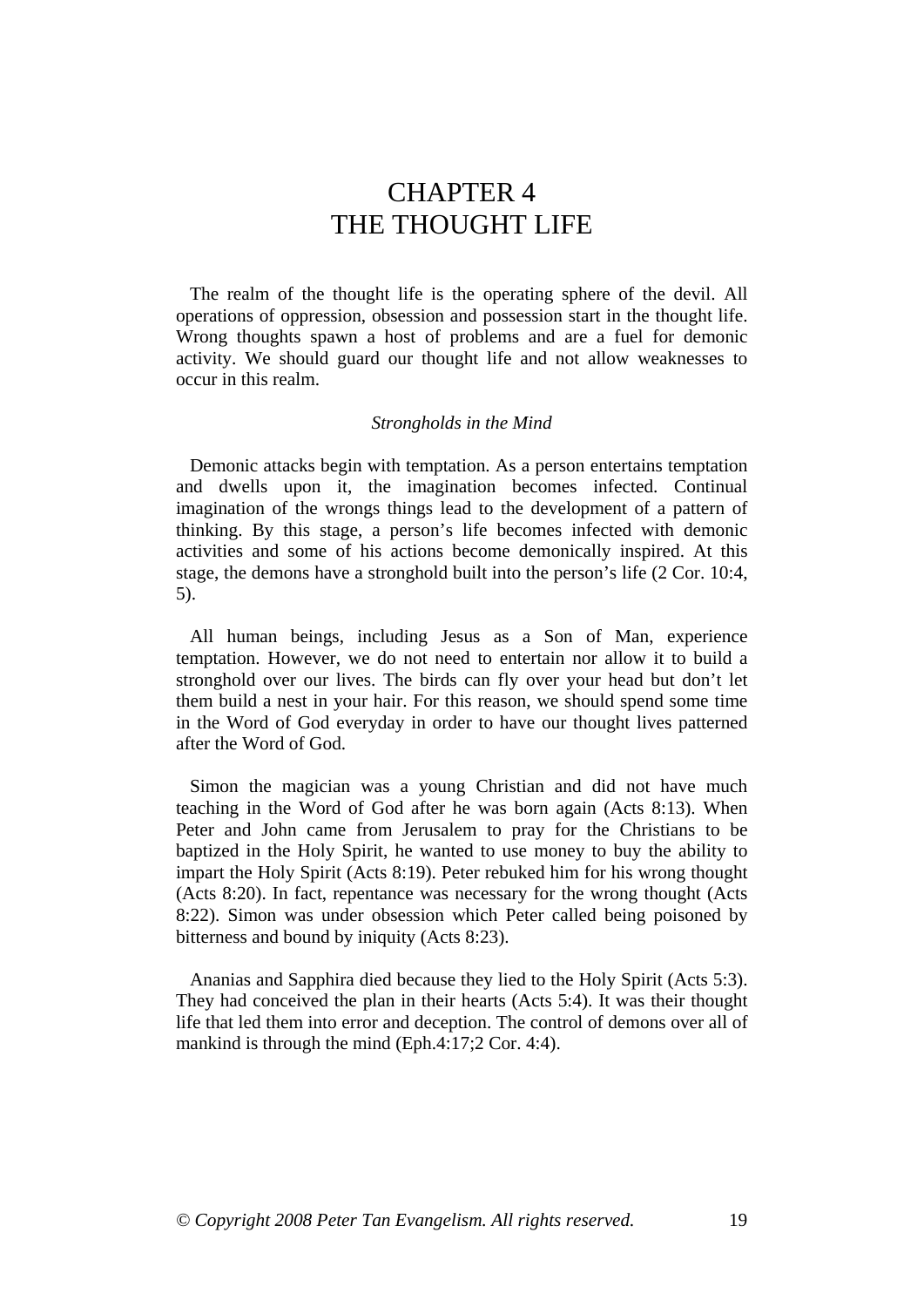#### *The Thought Life and Demons*

 Satan cannot read our minds. All the information he has about us is through our conversations, actions and spiritual radiance or lack of it. Satan does not know everything. He was quite confused when it came to the crucifixion of Jesus. At one point, he was using Peter to try to stop Jesus from going to the cross (Matt. 16:22, 23). At another time, he was using Judas to quickly get Jesus to the cross (Jn. 13:27). Nor did the cohorts of satan know what it was all about. Paul wrote that if they knew it, they would not have crucified our Lord (1 Cor. 2:8).

 It is significant, when the demoniac was delivered, that the Bible mentions that he was in the right mind (Mk. 5:15). In all cases of demonic activity, the demons seek to build a mental hold over a human being. This activity is usually master-minded by a ruler of the darkness, the second rank of demons. As a soul yields to its temptation, the demons slowly take control. At a certain point of yieldedness, the demon gains access to enter into the soul. This demon then opens the door for other spirits to enter a soul.

 The entrance into a soul is through the thought life. It is very easy to command demons to come out. But it takes a longer time to seal the entrance through the thought life that they had used. It is as hard to break mental habits as it is to break physical habits. Mental habits can hold a person stronger than prison bars can hold him. If the entrance is not sealed, they will try to come back into the person (Lk. 11:24-26).

#### *Manifestations of Deliverances*

 Sometimes deliverance ministers seek to establish whether a demon has left by its manifestation. They look for signs of vomiting, heavy breathing or screams before they will believe that the demon has gone. This is unscriptural and it is basing the ministry on sense knowledge rather than on faith in the Word of God.

 No doubt there can be some manifestations in some of the cases but this is not universally true. The most important manifestation is that a person is in their right mind (Mk. 5:15). If a person ministered to can acknowledge that Jesus is their Saviour by praying the sinner's prayer, the demons have left. They do not need deliverance any longer. They need teaching.

 It would be good to minister the baptism in the Holy Spirit after they have been born again. That would help them to remain filled with the Holy Spirit, thus giving no ground for the demonic spirits to work on. Demons do not like to hang around those who pray in tongues constantly. It drives them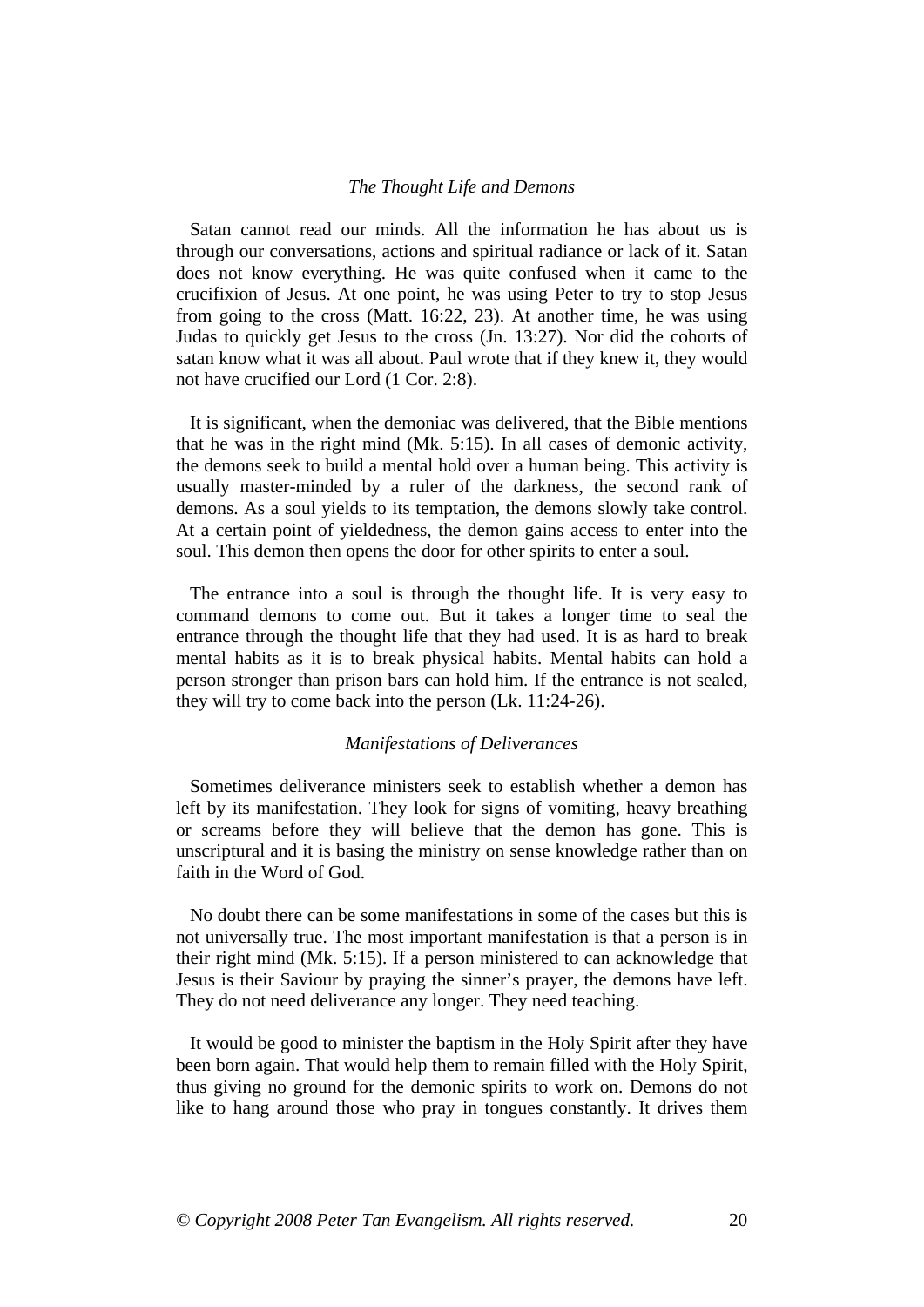crazy. Add the meditation of the Word with this and it torments them to be near you.

#### *The Authority of the Believer*

 It is not scriptural for us to pray to God to cast out the demons for us. God has given us all authority and power to cast out demons. Paul prayed three times for God to remove the demon from him but God's only answer was 'My grace is sufficient for you' (2 Cor. 12:7-9). God was saying that He had given enough grace for Paul to overcome the situation. Paul does not need the Lord to come and do it for him. He has received the grace to do it himself.

 Nowhere in the Bible are we told to ask God to cast out demons for us. Instead, we are exhorted to cast out demons by the Name of Jesus (Mk. 16:17). We are told to wrestle against demon powers (Eph. 6:12). We are told to resist the devil (Jam. 4:7). We are told to resist satan the devourer (1 Pet. 5:8, 9).

 The apostle Paul did not ask God to cast out any demons for him but he personally cast out demons in the Name of Jesus (Acts 16:18). Christians must rise up in the authority that God has delegated to them. God will not do for us what He has delegated us to do. Remember that He wants to show His authority and power through the church (Eph. 3:10).

 We do not pray for demons to leave. Nor do we beg them to leave. We order them to leave. We issue the command for them to leave by the Name of Jesus Christ. All demons fear and tremble when they hear the Name of Jesus (Jam. 2:19). They are all liars and try to put on a front when you command them to leave. Rebuke them. Tell them to shut up and leave. Exercise your faith and believe in the authority of your own words (Mk. 11:23).

#### *Testimonies of Faith*

 Smith Wigglesworth was a man of faith who cast out demons by releasing his faith. Once he was called to pray for a demon-possessed woman in Kansas city. When he reached the city, the demon power in the woman was most violent in its curses. He commanded the evil spirits to depart in the Name of Jesus. He then prepared to leave. All the way that he walked to the door, the woman followed him, and from her mouth there poured out a volume of curses.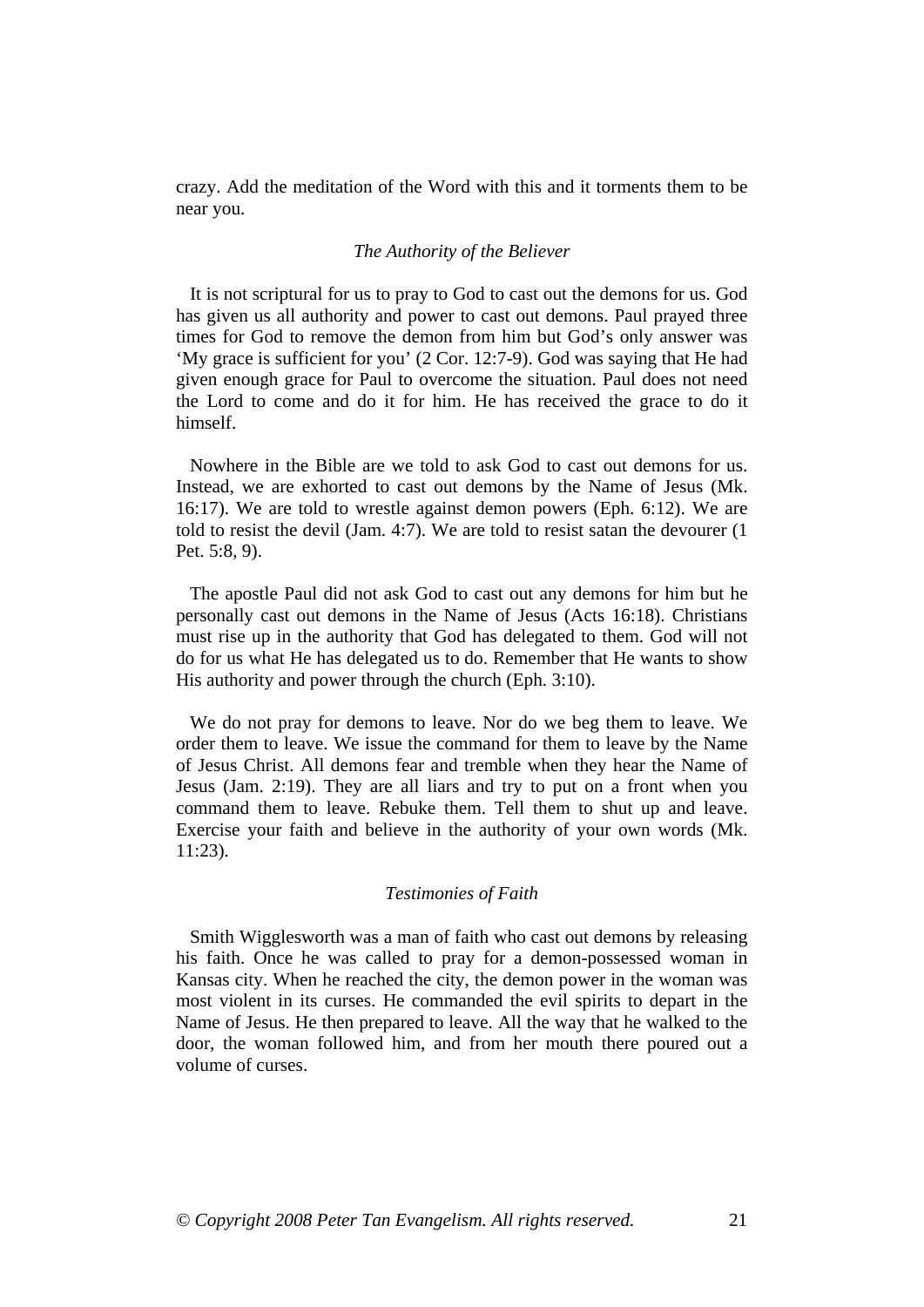He did not say, "I guess I did not pray the prayer of faith; I had better go back and pray again." To him such a course would have been failure. Before he left the door, he told the demon power with great authority saying, "I told you to leave." That was enough. The woman was completely delivered and her pastor stated later that she had no recurrence of demon possession (Smith Wigglesworth by Stanley H. Frodsham, page 62).

 Kenneth E. Hagin, in his third vision, described how as the Lord appeared to him, a demon came between him and the Lord Jesus. He waited for a while wondering why Jesus did not command the evil spirit to leave. In the end, he got irritated and told the demon to shut up and leave in Jesus Name. Jesus then told him that if he didn't do something, He couldn't do it. The reason He can't is that He has legally delegated the authority over demons to His church (I believe in visions by Kenneth. E. Hagin, Fleming H. Revell Publishers, pages 80-84).

 Rise up, Christians and take dominion. God has given you the task to do the works of Jesus and greater works, too. All power and dominion has been given unto you. You don't have to be afraid of any counterattack or repercussions from the enemy because Jesus said that He has given us the authority to trample on scorpions and serpents (symbols of demons), and all the power of the enemy, nothing shall by any means hurt us (Lk. 10:19).

 We dwell in the secret place of the Most High God and no evil shall befall us nor any plague come near our dwelling place (Ps. 91:1, 10). When I first started in the deliverance ministry, I was given countless warnings by older ministries that the demons would surely counterattack, that it was dangerous, etc. The only problem is that their advice did not line up with the Word of God.

 As I researched into the Word, I realize that demons are more afraid of us than we are of them. The basic problem that we have to confront is more our own fear than their so-called counterattack. It is fear that opens the doors. The cure for fear is faith, which in turn comes from meditation in the Word of God.

 It is my testimony that you can be immune to all the attacks of the enemy. I share this to encourage all Christians to claim the promises of God and be bold to uproot the work of the devil and his cohorts from people's life. Don't listen to the fears of others. Listen to the Word of God. Jesus commands you to go forth and cast out demons in His Name (Mk. 16:17).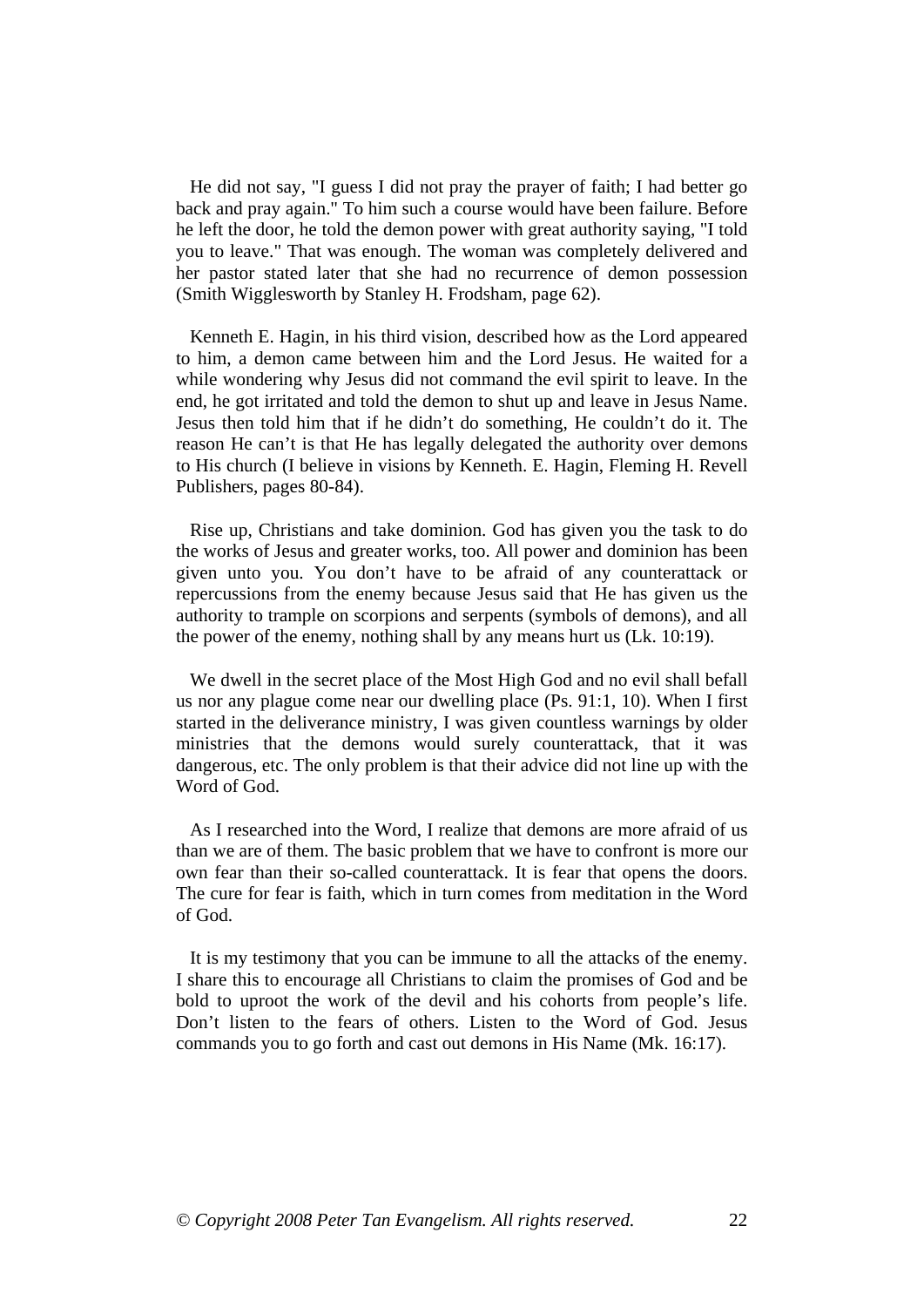# CHAPTER 5 THE WORK OF ANGELS

 It is important, as we confront the spiritual world, to be more conscious of God and His angels than of demons. There are more angels of God working together with us than demons working with the devil. Angels are sent by God to minister together with us. We need to learn the spiritual laws that are involved in working together with angels.

#### *Guardian Angels*

 At the birth of every human being, God assigns a guardian angel to watch over each life. These angels protect their charge as much as is legally possible for them. Jesus speaks of the guardian angels of children who always behold the face of the Father in heaven (Matt. 18:10). When the servant girl saw Peter who was supposed to be in prison at the door, the Christians in the house thought that it was his guardian angel (Acts 12:15).

 However, the angels' legal right to protect the children and the family is severely restricted when parents freely choose to give their children over to false worship or when they themselves openly welcome demons into their family life.

 Angels cannot prevent us from entering danger areas which we voluntarily choose to walk. They merely cover the blind spots or areas where we are not able to exercise our free will. Like God, angels cannot violate or work against our free choice.

 Nevertheless, if we openly choose to welcome them into areas of our life, angels would have a wider field to work on. Our free choice to openly welcome them gives them the legal right to interfere in the affairs of our life for good. Abraham was aware of the angel of God helping him in the affairs of life (Gen. 24:7). Jacob acknowledged that it was an angel who redeemed him from all evil (Gen. 48:16).

 As a human being grow into adulthood, his free choice to do evil will prevent his guardian angel from working on his behalf. If the human being turns to God and seeks a deep relationship with God, his guardian angel will be able to work more effectively. It was probably Cornelius' guardian angel who instructed him to send for Peter (Acts 10:3).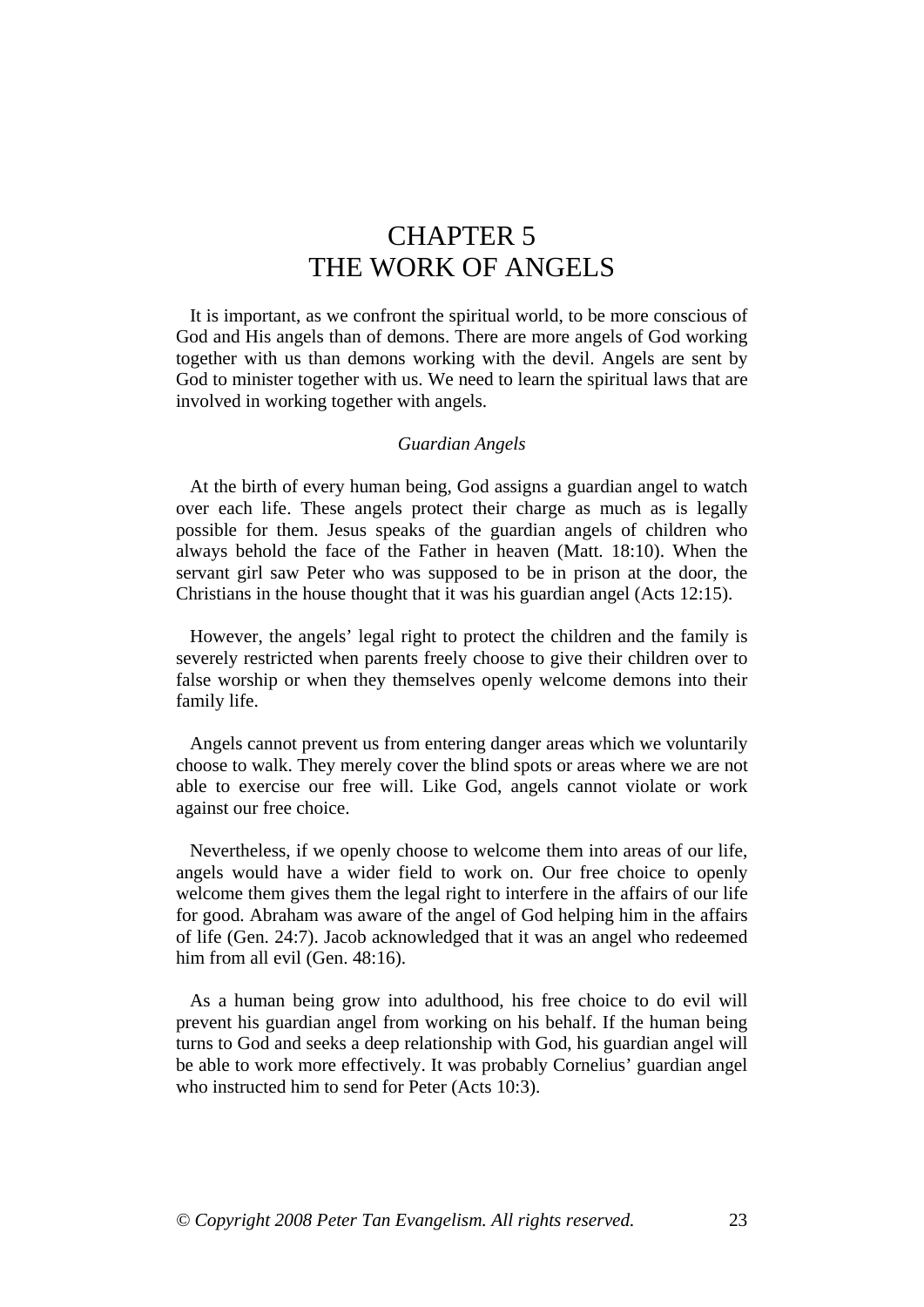#### *Angels on Assignments*

 Although angels seem to manifest at different times in the Bible, they are still working invisibly twenty-four hours a day. The times of their manifestations are special occasions under the permission of the Father. They are still working although they are not manifested all the time. A study of the times of their manifestation shows us some of the work that they have rendered to humans.

 When nations go to war, angels and demons go to war. Joshua saw the captain of a host of angels leading the battle in the spiritual realm (Jos. 5:14). God sent an angel to lead Moses and the Israelites in the wilderness (Ex. 23:20, 23). In fact it was an angel that appeared to Moses in the wilderness (Ex. 3:2; Acts 7:30). I believe that the lifted hands of Moses, in the battle with the Amalekites, released the aid of angels to Joshua (Ex. 17:8-16).

 Even in modern battlefields, it is the work of angels that brings the decisive victory. Testimonies abound of angelic assistance in battles (Hand on the Helm by Katherine P. Carter). An angel of the Lord routed the whole Assyrian army in King Hezekiah's time (2 Chron. 32:21).

 Angels bring provisions and supplies in times of need. An angel brought supernatural food to Elijah (1 Kgs. 19:5). The manna which the Israelites ate for forty years was actually angels' food (Ps. 78:24, 25). Possibly, the angels could have been responsible to place it there every morning for forty years.

 Angels have work directly with men of God in the ministry. Elijah seems to be a prophet who works closely with angels. An angel encouraged him when he was down (1 Kgs. 19:7). He worked closely with the angel of God sent to Him (2 Kgs. 1:3, 15). Zechariah the prophet had numerous conversations with angels (Zech. 4:1; 5:10; 6:4).

 In modern times, William Branham has worked together with angels in the healing ministry (A Man Sent from God by Gordon Lindsay). {This book is not circulated now because William Branham, who was called to be a prophet and an evangelist, tried to enter the office of a teacher and ended up teaching many doctrinal errors. He died in the permissive Will of God in an accident. Today some of his followers still perpetuate his wrong teachings. However, there are still some positive things that can be learned from his early ministry }.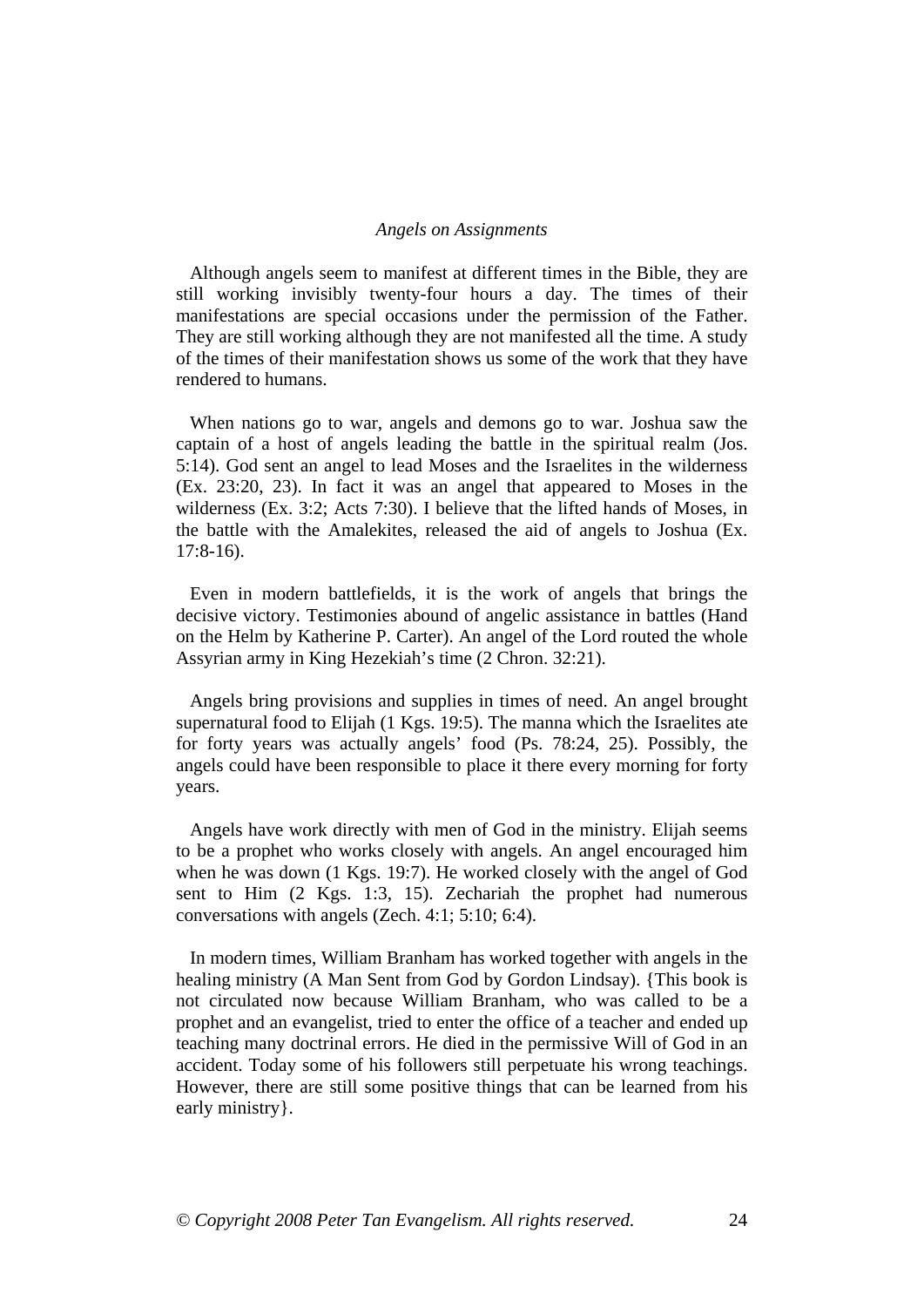Angels have brought revelations to men of God. Gabriel the archangel was especially sent by God to bring revelation to Daniel (Dan. 9:22). It was an angel who explained some of the visions of Zechariah for him (Zech. 1:9;4:4;5:2,6). It is important to note here that all revelations received by whatever means must be in line with the written Word of God.

 Paul said that if an angel or any one preach a gospel contrary to that which he had preached, the person or angel is to be rejected (Gal. 1:8). Neither should we worship angels (Col. 2:18). Satan can also try to impersonate an angel of light (2 Cor. 11:14). All manifestations and revelations received via angels must be checked by the written Word of God, by the inward witness and by the resultant fruit.

 Angels have strengthened our Lord Jesus at different points in His ministry. After forty days and nights of temptation, angels came and ministered to Him (Mk. 1:13). During His great travail at Gethsemane, God sent a powerful angel to strengthen Jesus (Lk. 22:43). Angels were manifested at His birth and at His resurrection (Lk. 1:30; 2:9, 10; Jn. 20:12).

 The apostles in the book of Acts worked together with angels. An angel freed them from prison twice (Acts 5:19; 12:7, 8). An angel slew Herod the persecutor of the church (Acts 12:23). Paul had an angelic escort all through his ministry and when he was in danger of shipwreck, the angel appeared to him (Acts 27:23). All two hundred and seventy-six people were safely brought to shore in the shipwreck because angels were at work (Acts 27:24, 37).

 In the last days, we can expect to see more and more angelic manifestations. Do not be hoodwinked by every unscriptural manifestation or revelation. But be open to the work of angels in your life. Learn to work together with the angels of God. Be balanced in the Word of God. Learn to accept all things that are scriptural.

#### *Principles that Activate Angels*

 There are principles which will activate the work of angels in our lives. The work of angels in our blind spots (areas where free choice is not possible) is automatic. But the work of angels in areas within the boundaries of our free choice is determined by our obedience to the principles of God.

 Angels love to encamp around those who fear the Lord (Ps. 34:7). This implies a life of uprightness and righteousness. Those who make God their fortress and their trust have angels watching over them (Ps. 91:11). If you desire an encampment of angels around you all the time, make God your